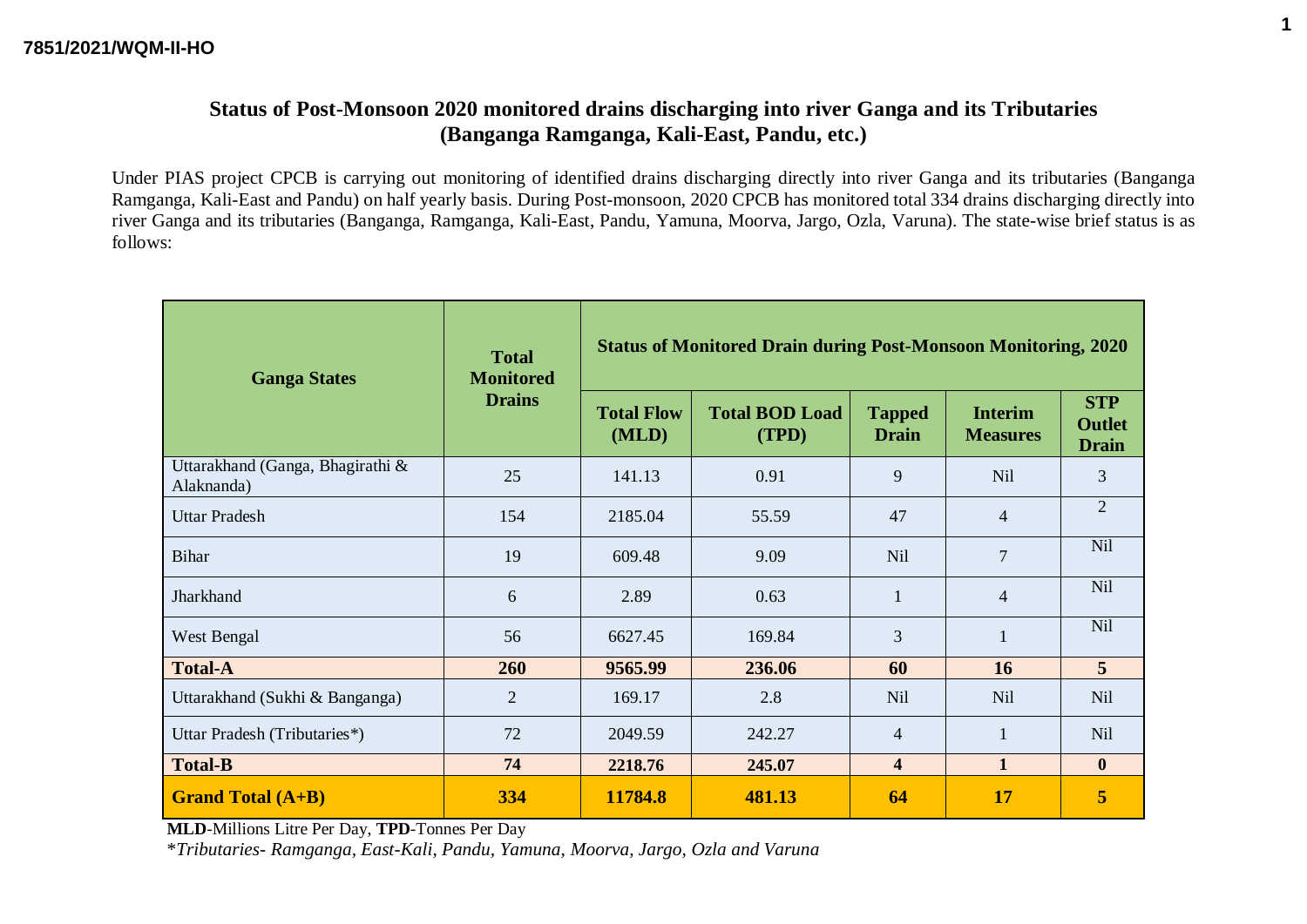#### **UTTARAKHAND**

| <b>S. No.</b>    | <b>Drain</b>                           | Town/<br><b>Catchment</b> | <b>Pollution</b><br><b>Sources</b> | <b>Confluence</b><br><b>River</b> | Latitude  | Longitude | <b>Discharge</b><br><b>Status</b>                                                        | <b>Tapped</b><br>/Untapped /<br><b>Interim</b><br>measures/STP<br><b>Outlet</b> | Flow<br>(MLD)            | <b>BOD</b><br>load<br>(TPD) | <b>BOD</b><br>(mg/l) |
|------------------|----------------------------------------|---------------------------|------------------------------------|-----------------------------------|-----------|-----------|------------------------------------------------------------------------------------------|---------------------------------------------------------------------------------|--------------------------|-----------------------------|----------------------|
| 1.               | Tiloth Nalla                           | Uttarkashi                | Domestic                           | Bhagirathi<br>Left                | 30.731647 | 78.451569 |                                                                                          | Tapped                                                                          |                          |                             |                      |
| 2.               | Tambakhani<br>Drain                    | Uttarkashi                | Domestic                           | Bhagirathi<br>Left                | 30.731823 | 78.433807 |                                                                                          | Tapped                                                                          |                          |                             |                      |
| 3.               | Collectoriate<br>Drain                 | Uttarkashi                | Domestic                           | Bhagirathi<br>Right               | 30.730139 | 78.445817 |                                                                                          | Tapped                                                                          |                          | $\overline{a}$              |                      |
| $\overline{4}$ . | Valmiki<br>Vashti Drain                | Uttarkashi                | Domestic                           | Bhagirathi<br>Right               | 30.732265 | 78.446594 |                                                                                          | Tapped                                                                          |                          |                             |                      |
| 5 <sub>1</sub>   | Kailash<br>Ashram<br>Drain             | Uttarkashi                | Domestic                           | Bhagirathi<br>Right               | 30.735481 | 78.450859 | Flow was not<br>measureable due<br>to closed/covered<br>drain. Sampling<br>was not done. | Untapped                                                                        |                          |                             |                      |
| 6.               | Tiwari<br>Mohalla<br>Drain             | Srinagar                  | Domestic                           | Alaknanda<br>Left                 | 30.22517  | 78.781511 | Flow not<br>measureable due<br>to covered drain.                                         | Untapped                                                                        |                          |                             | 37                   |
| 7.               | Shanta Nalla                           | Devprayag                 | Domestic                           | Bhagirathi<br>Right               | 30.147178 | 78.597698 |                                                                                          | Tapped                                                                          | $\overline{\phantom{a}}$ |                             |                      |
| 8.               | Koudiyala<br>Nalla                     | Koudiyala                 | Domestic                           | Ganga Right                       | 30.07532  | 78.494832 | Dry                                                                                      | Untapped                                                                        |                          |                             |                      |
| 9.               | Triveni<br>Drain                       | Rishikesh                 | Domestic                           | Ganga Right                       | 30.103193 | 78.298864 | $\overline{\phantom{a}}$                                                                 | Tapped                                                                          |                          |                             |                      |
| 10.              | <b>Lakkar Ghat</b><br><b>STP</b> Drain | Rishikesh                 | Domestic                           | Ganga Right                       | 30.054407 | 78.254151 | Flow                                                                                     | <b>STP Outlet</b>                                                               | 45.84                    | 0.55                        | 12                   |
| 11.              | <b>IDPL STP</b><br>Drain               | Rishikesh                 | Mixed                              | Ganga Right                       | 30.05528  | 78.265764 | Dry                                                                                      | <b>STP Outlet</b>                                                               |                          |                             |                      |
| 12.              | Swarg<br>Ashram<br>Drain               | Rishikesh                 | Domestic                           | Ganga Left                        | 30.115168 | 78.310686 | Dry                                                                                      | Untapped                                                                        |                          |                             |                      |
| 13.              | Jagjeetpur<br><b>STP</b> Drain         | Haridwar                  | Domestic                           | Ganga Right                       | 29.898243 | 78.141296 | Flow                                                                                     | <b>STP Outlet</b>                                                               | 83.44                    | 0.27                        | 3                    |
| 14.              | Kassavan<br>Drain                      | Haridwar                  | Domestic                           | Ganga Right                       | 29.920399 | 78.097424 | $\sim$                                                                                   | Tapped                                                                          | $\overline{\phantom{a}}$ | $\overline{a}$              |                      |
| 15.              | Pandey<br>Wala Drain                   | Haridwar                  | Domestic                           | Ganga Right                       | 29.920059 | 78.10395  |                                                                                          | Tapped                                                                          |                          |                             |                      |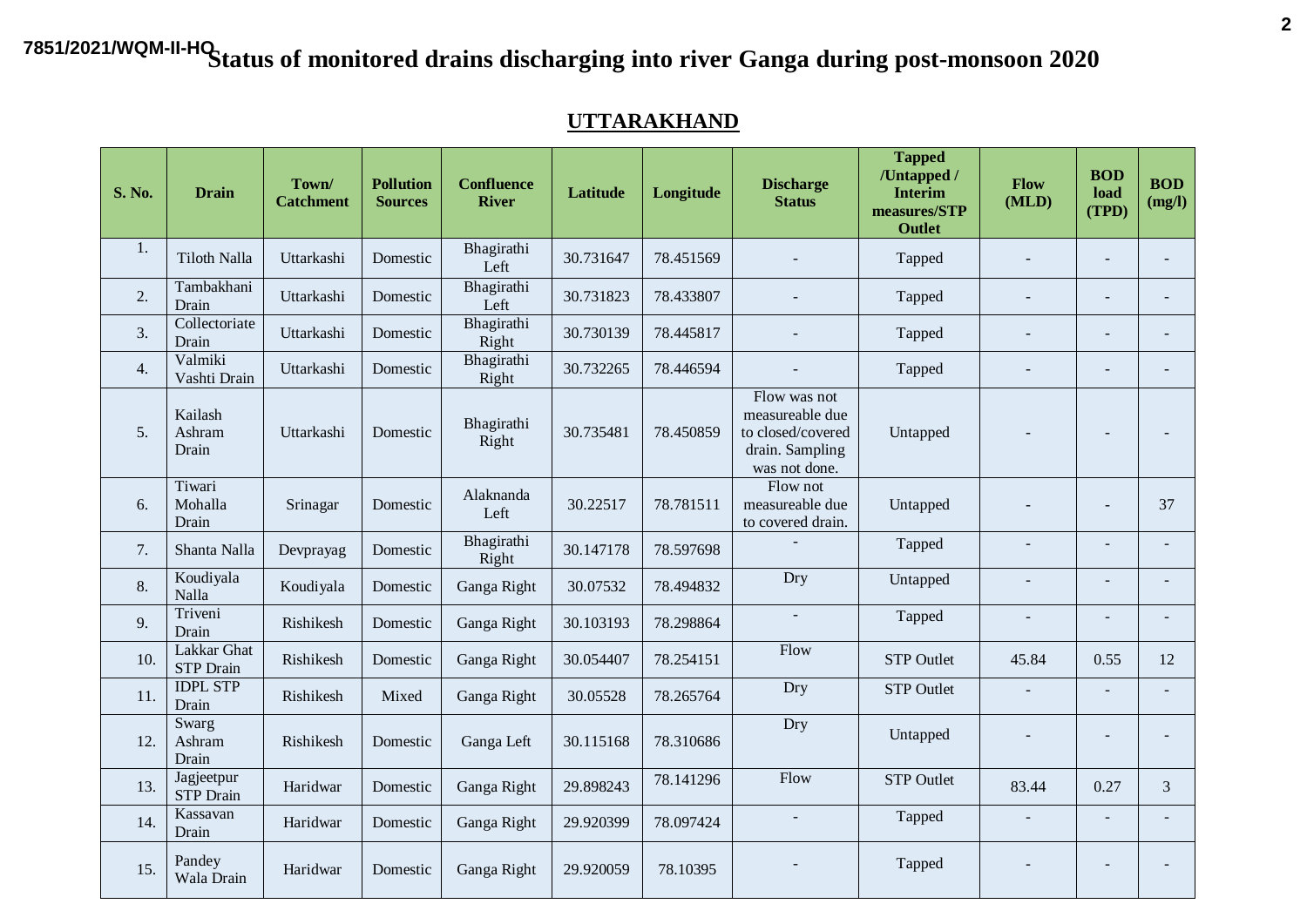| <b>S. No.</b> | <b>Drain</b>               | Town/<br><b>Catchment</b> | <b>Pollution</b><br><b>Sources</b> | <b>Confluence</b><br><b>River</b> | Latitude   | Longitude  | <b>Discharge</b><br><b>Status</b>                | <b>Tapped</b><br>/Untapped /<br><b>Interim</b><br>measures/STP<br><b>Outlet</b> | Flow<br>(MLD)                                            | <b>BOD</b><br>load<br>(TPD) | <b>BOD</b><br>(mg/l) |
|---------------|----------------------------|---------------------------|------------------------------------|-----------------------------------|------------|------------|--------------------------------------------------|---------------------------------------------------------------------------------|----------------------------------------------------------|-----------------------------|----------------------|
| 16.           | Matra Sadan<br>Drain       | Haridwar                  | Domestic                           | Ganga Right                       | 29.908855  | 78.13976   |                                                  | Tapped                                                                          |                                                          |                             |                      |
| 17.           | Pokhri Bend<br>Drain       | Chamoli<br>Gopeshwer      | Domestic                           | Alaknanda-<br>Right               | 30.4056129 | 79.3118057 | Flow (fresh<br>water storm)                      | Untapped                                                                        | Can't<br><b>Measures</b><br>due to high<br>gradient      | $\blacksquare$              | <b>BDL</b>           |
| 18.           | Kothiyalsain<br>Drain      | Chamoli<br>Gopeshwer      | Domestic                           | Alaknanda-<br>Left                | 30.3968563 | 79.3206176 | Dry                                              | Untapped                                                                        |                                                          |                             |                      |
| 19.           | Water tank<br>Nala         | Nandprayag                | Domestic                           | Nandakini-<br>Right               | 30.328613  | 78.320549  | Partially tapped<br>to STP forest<br>Nala        | Untapped                                                                        |                                                          |                             | 5.2                  |
| 20.           | Baleni Nala                | Rudraprayag               | Domestic                           | Alaknanda-<br>Right               | 30.288889  | 78.985526  | Flow (domestic<br>sewage)                        | Untapped                                                                        | Flow not<br>measurable<br>due to<br>closed<br>sewer line | $\overline{\phantom{a}}$    | 115                  |
| 21.           | Taulia Nala                | Srikot                    | Domestic                           | Alaknanda-<br>Left                | 30.220538  | 78.810424  | Partially tapped<br>to 50 KLD STP                | Untapped                                                                        | 0.017                                                    | 0.0005                      | 28                   |
| 22.           | Junior High<br>School Nala | Srikot                    | Domestic                           | Alaknanda-<br>Left                | 30.225179  | 78.813545  | Flow (domestic<br>sewage)                        | Untapped                                                                        | 0.829                                                    | 0.07                        | 87                   |
| 23.           | Chadeshwar<br>Nala         | Muni Ki<br>Reti           | Domestic                           | Alaknanda-<br>Left                | 30.110045  | 78.308867  | Partially tapped<br>to Chandeshwar<br><b>STP</b> | Untapped                                                                        | 11                                                       | 0.02                        | 2.4                  |
| 24.           | Samsan ghat<br>Nala        | Muni Ki<br>Reti           | Domestic                           | Chandreshwar<br>Nagar drain       | 30.109032  | 78.308860  | Dry                                              | Untapped                                                                        |                                                          |                             |                      |
| 25.           | Dhalwala<br>Nala           | Muni Ki<br>Reti           | Domestic                           | Chandreshwar<br>Nagar drain       | 30.116892  | 78.284341  | Dry                                              | Untapped                                                                        |                                                          |                             |                      |
|               |                            |                           |                                    |                                   |            |            |                                                  | <b>Total</b>                                                                    | 141.13                                                   | 0.91                        |                      |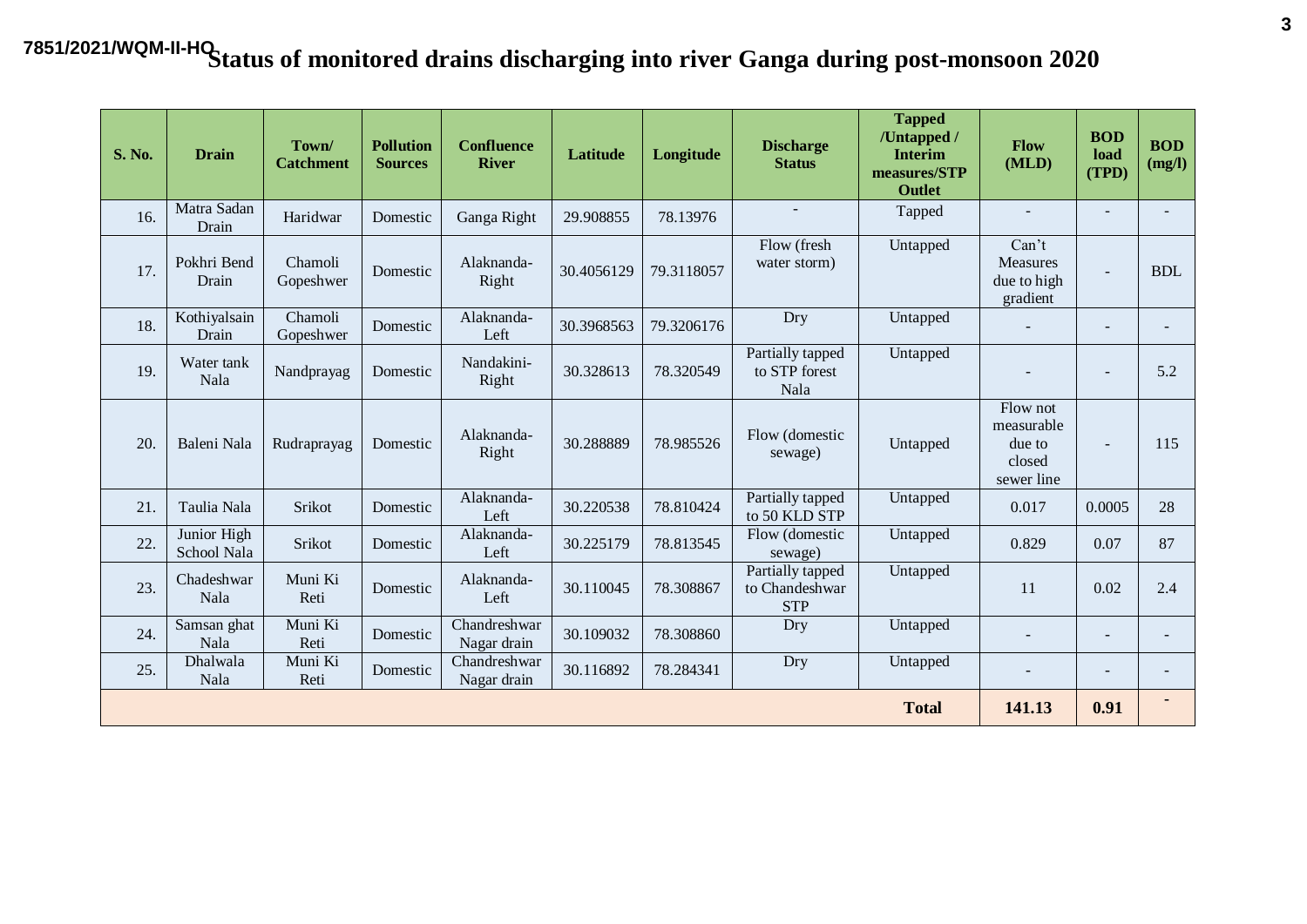#### **UTTAR PRADESH**

| <b>S. No.</b> | <b>Drain</b>                          | Town/<br><b>Catchment</b> | <b>Pollution</b><br><b>Sources</b> | <b>Confluence</b><br><b>River</b> | Latitude  | Longitude | <b>Discharge</b><br><b>Status</b>                                                          | <b>Tapped</b><br>/Untapped /<br><b>Interim</b><br>measures/<br><b>STP Outlet</b> | <b>Flow</b><br>(MLD) | <b>BOD</b> load<br>(TPD) | <b>BOD</b><br>(mg/l) |
|---------------|---------------------------------------|---------------------------|------------------------------------|-----------------------------------|-----------|-----------|--------------------------------------------------------------------------------------------|----------------------------------------------------------------------------------|----------------------|--------------------------|----------------------|
| 1.            | Hemraj Drain                          | Bijnor                    | Domestic                           | Ganga Left                        | 29.338137 | 78.087072 | Flow                                                                                       | Untapped                                                                         | 282                  | 0.96                     | 3.4                  |
| 2.            | Chhoiya Drain                         | Bijnor                    | Mixed                              | Ganga Left                        | 29.050874 | 78.092116 | Flow                                                                                       | Untapped                                                                         | 70.56                | 0.27                     | 3.8                  |
| 3.            | <b>Bagad River</b>                    | Gajrola                   | Mixed                              | Ganga Left                        | 28.806267 | 78.217377 | Flow was not<br>measured due to<br>stagnant water.                                         | Untapped                                                                         |                      |                          | 213                  |
| 4.            | Garh Drain                            | Garh                      | Domestic                           | Ganga Right                       | 28.76354  | 78.14052  | Flow                                                                                       | Untapped                                                                         | 5.01                 | 0.04                     | 8.9                  |
| 5.            | Fuldhera<br>Drain                     | Garh                      | Mixed                              | Ganga Right                       | 28.66898  | 78.126007 | Dry                                                                                        | Untapped                                                                         |                      |                          |                      |
| 6.            | Anupshahar<br>STP Drain-1             | Anupshahar                | Domestic                           | Ganga Right                       | 28.363    | 78.271    | Flow was not<br>measured due to<br>covered<br>phytoplankton.                               | <b>STP Outlet</b>                                                                |                      |                          | 25                   |
| 7.            | Anupshahar<br>STP Drain-2             | Anupshahar                | Domestic                           | Ganga Right                       | 28.355    | 78.269    | Sampling was<br>not done,<br>discharging into<br>river Ganga<br>through closed<br>pipeline | <b>STP</b> Outlet                                                                |                      |                          |                      |
| 8.            | Bhairoghat<br>drain/Tokagha<br>t Nala | Farrukhabad               | Mixed                              | Ganga Right                       | 27.402362 | 79.622385 | Flow                                                                                       | Untapped                                                                         | 20.68                | 1.23                     | 59.6                 |
| 9.            | Dhinapur<br>Drain                     | Farrukhabad               | Mixed                              | Ganga Right                       | 27.401806 | 79.622889 | Flow                                                                                       | Untapped                                                                         | 7.87                 | 0.67                     | 85.2                 |
| 10.           | Hathikhana<br>Nala-<br>Fatehgarh      | Farrukhabad               | Domestic                           | Ganga Right                       | 27.348133 | 79.644068 | Flow                                                                                       | Untapped                                                                         | 20.08                | 0.83                     | 41.2                 |
| 11.           | Bargadiya<br><b>Ghat Drain</b>        | Farrukhabad               | Domestic                           | Ganga Right                       | 27.214895 | 79.375469 | Flow                                                                                       | Untapped                                                                         | 24.8                 | 1.64                     | 66.2                 |
| 12.           | Cantt Nalla                           | Farrukhabad               | Domestic                           | Ganga Right                       | 27.389402 | 79.634241 | Flow                                                                                       | Untapped                                                                         | 3.54                 | 0.13                     | 36.7                 |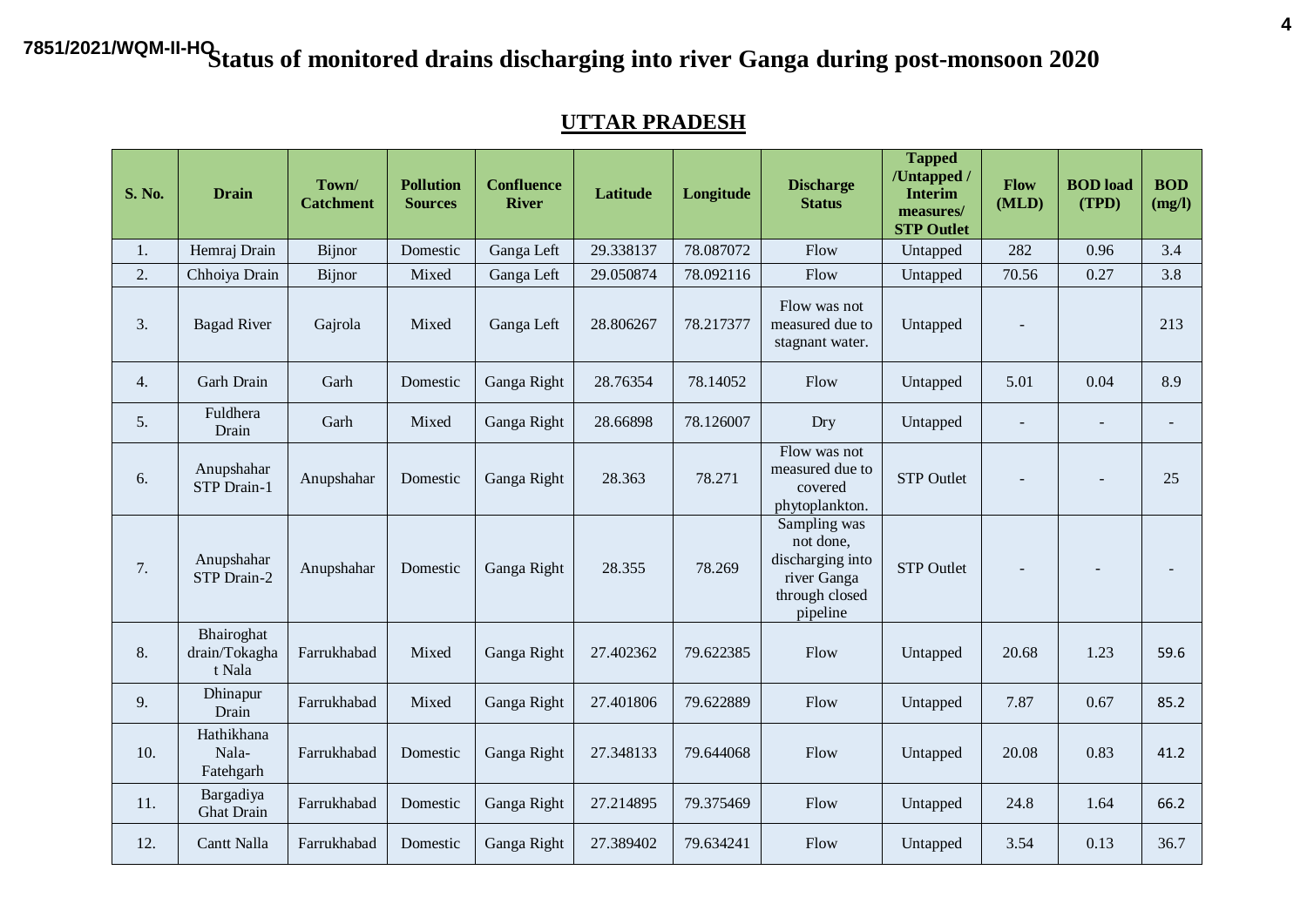| <b>S. No.</b> | <b>Drain</b>                           | Town/<br><b>Catchment</b> | <b>Pollution</b><br><b>Sources</b> | <b>Confluence</b><br><b>River</b> | <b>Latitude</b> | Longitude | <b>Discharge</b><br><b>Status</b> | <b>Tapped</b><br>/Untapped /<br><b>Interim</b><br>measures/<br><b>STP Outlet</b> | Flow<br>(MLD)            | <b>BOD</b> load<br>(TPD) | <b>BOD</b><br>(mg/l)     |
|---------------|----------------------------------------|---------------------------|------------------------------------|-----------------------------------|-----------------|-----------|-----------------------------------|----------------------------------------------------------------------------------|--------------------------|--------------------------|--------------------------|
| 13.           | Permiya Nala                           | Kanpur                    | Domestic                           | Ganga Right                       | 26.30196        | 80.191209 | Flow                              | Untapped                                                                         | 23                       | 1.23                     | 53.6                     |
| 14.           | Ranighat<br>Drain                      | Kanpur                    | Domestic                           | Ganga Right                       | 26.29467        | 80.19297  | $\blacksquare$                    | Tapped                                                                           | $\overline{\phantom{a}}$ | $\overline{a}$           | $\overline{a}$           |
| 15.           | Sisamau Nala                           | Kanpur                    | Mixed                              | Ganga Right                       | 26.292926       | 80.195968 | $\blacksquare$                    | Tapped                                                                           |                          |                          | $\overline{a}$           |
| 16.           | <b>TEFCO Nala</b>                      | Kanpur                    | Domestic                           | Ganga Right                       | 26.291414       | 80.204025 |                                   | Tapped                                                                           |                          |                          | $\overline{a}$           |
| 17.           | Parmath Drain                          | Kanpur                    | Domestic                           | Ganga Right                       | 26.2913         | 80.204    | ä,                                | Tapped                                                                           |                          |                          | $\overline{\phantom{0}}$ |
| 18.           | Muir Drain                             | Kanpur                    | Domestic                           | Ganga Right                       | 26.292178       | 80.210943 |                                   | Tapped                                                                           |                          |                          | $\overline{a}$           |
| 19.           | Police Line<br>Drain                   | Kanpur                    | Domestic                           | Ganga Right                       | 26.28448        | 80.21329  | $\blacksquare$                    | Tapped                                                                           |                          |                          | $\overline{a}$           |
| 20.           | Jail Drain                             | Kanpur                    | Domestic                           | Ganga Right                       | 26.284458       | 80.21336  | ä,                                | Tapped                                                                           |                          |                          | $\overline{a}$           |
| 21.           | Golaghat Nala                          | Kanpur                    | Domestic                           | Ganga Right                       | 26.27562        | 80.2239   |                                   | Tapped                                                                           |                          |                          | $\overline{a}$           |
| 22.           | Bhagwatdas<br>Nala/Guptargh<br>at Nala | Kanpur                    | Domestic                           | Ganga Right                       | 26.28285        | 80.21567  |                                   | Tapped                                                                           |                          | $\overline{\phantom{a}}$ | $\overline{a}$           |
| 23.           | Satti Chaura<br>Drain                  | Kanpur                    | Domestic                           | Ganga Right                       | 26.27328        | 80.22509  |                                   | Tapped                                                                           |                          |                          | $\bar{ }$                |
| 24.           | Dabka Nalla-1                          | Kanpur                    | Mixed                              | Ganga Right                       | 26.264          | 80.23382  | Flow                              | Untapped                                                                         | 23.65                    | 0.9                      | 38.2                     |
| 25.           | Dabka Nalla-2                          | Kanpur                    | Mixed                              | Ganga Right                       | 26.264          | 80.23382  |                                   | Tapped                                                                           |                          |                          | $\overline{\phantom{0}}$ |
| 26.           | Dabka Nalla-3                          | Kanpur                    | Mixed                              | Ganga Right                       | 26.26413        | 80.23391  |                                   | Tapped                                                                           |                          |                          | $\overline{\phantom{m}}$ |
| 27.           | Shetla Bazar<br>Drain                  | Kanpur                    | Mixed                              | Ganga Right                       | 26.26043        | 80.24302  |                                   | Tapped                                                                           |                          |                          | $\overline{a}$           |
| 28.           | Budhiyaghat<br>Drain                   | Kanpur                    | Mixed                              | Ganga Right                       | 26.2551         | 80.2442   |                                   | Tapped                                                                           |                          |                          | $\overline{\phantom{m}}$ |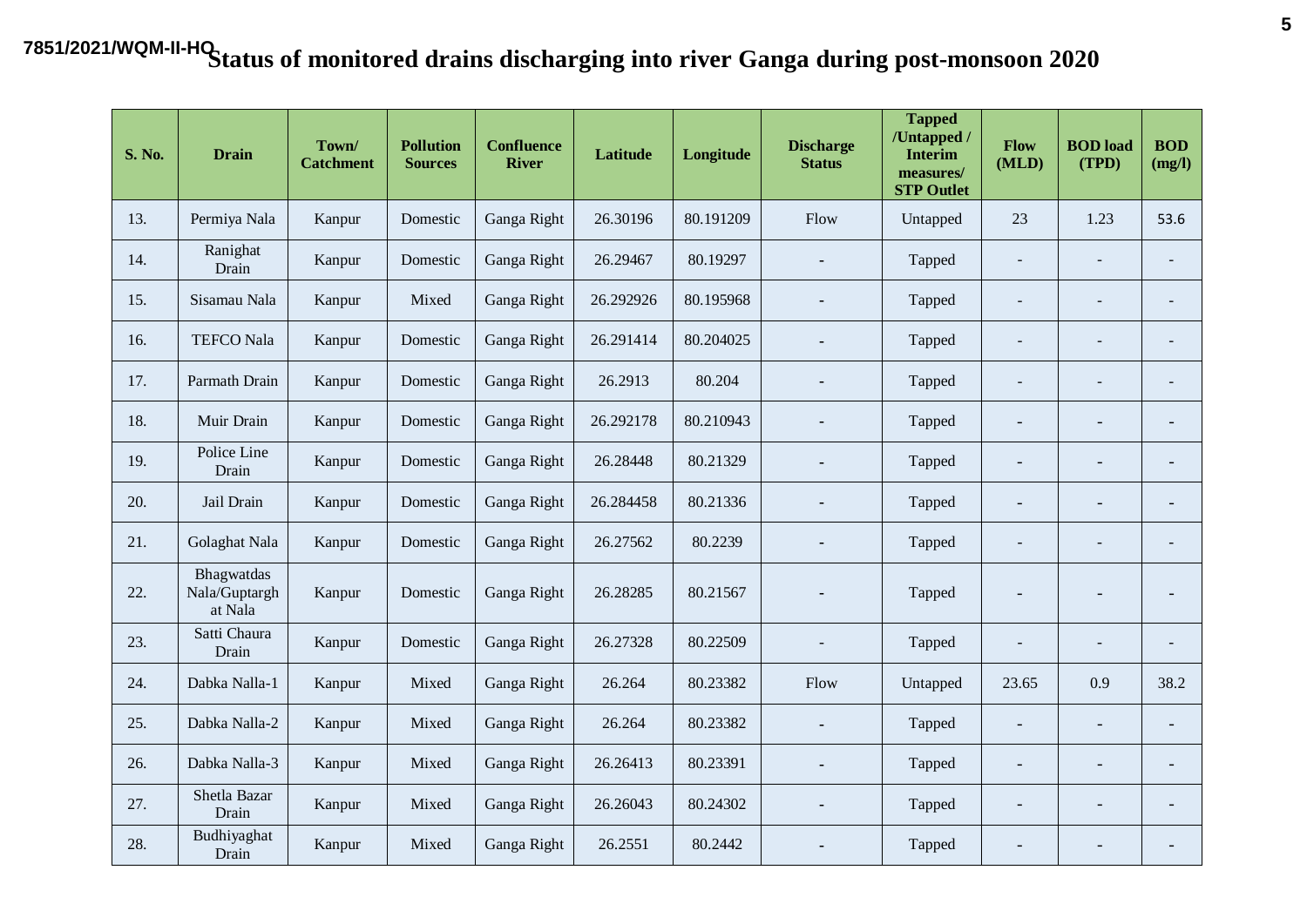| <b>S. No.</b> | <b>Drain</b>                  | Town/<br><b>Catchment</b> | <b>Pollution</b><br><b>Sources</b> | <b>Confluence</b><br><b>River</b> | <b>Latitude</b> | Longitude | <b>Discharge</b><br><b>Status</b>         | <b>Tapped</b><br>/Untapped /<br><b>Interim</b><br>measures/<br><b>STP Outlet</b> | Flow<br>(MLD)            | <b>BOD</b> load<br>(TPD) | <b>BOD</b><br>(mg/l)     |
|---------------|-------------------------------|---------------------------|------------------------------------|-----------------------------------|-----------------|-----------|-------------------------------------------|----------------------------------------------------------------------------------|--------------------------|--------------------------|--------------------------|
| 29.           | Wazidpur<br>Nalla             | Kanpur                    | Mixed                              | Ganga Right                       | 26.2524         | 80.25887  | $\blacksquare$                            | Tapped                                                                           | $\overline{\phantom{a}}$ | $\overline{\phantom{0}}$ | $\overline{\phantom{0}}$ |
| 30.           | Airforce Nala                 | Kanpur                    | $\blacksquare$                     | Ganga Right                       | 26.27255        | 80.22395  |                                           | Tapped                                                                           |                          |                          | $\overline{\phantom{a}}$ |
| 31.           | City<br>Jail/Dakary<br>Drain  | Unnao                     | Mixed                              | Ganga Left                        | 26.383289       | 80.534429 | Flow                                      | Untapped                                                                         | 35.42                    | 3.61                     | 102                      |
| 32.           | Loni Drain                    | Unnao                     | Mixed                              | Ganga Left                        | 26.490555       | 80.548325 | Stagnant,<br>Sample was not<br>collected. | Untapped                                                                         |                          | $\overline{\phantom{a}}$ | $\blacksquare$           |
| 33.           | Ahiyari/<br><b>NTPC</b> Drain | Raebareli/Pr<br>ayagraj   | Mixed                              | Ganga Left                        | 25.981668       | 81.342153 | Flow                                      | Untapped                                                                         | 38.12                    | 0.19                     | 5                        |
| 34.           | Rasulabad<br>Drain-1          | Prayagraj                 | Domestic                           | Ganga Right                       | 25.501902       | 81.855164 | $\blacksquare$                            | Tapped                                                                           | $\overline{a}$           | $\blacksquare$           | $\blacksquare$           |
| 35.           | Rasulabad<br>Drain-2          | Prayagraj                 | Domestic                           | Ganga Right                       | 25.501426       | 81.856125 | $\blacksquare$                            | Tapped                                                                           | $\overline{\phantom{a}}$ | $\sim$                   | $\blacksquare$           |
| 36.           | Rasulabad<br>Drain-3          | Prayagraj                 | Domestic                           | Ganga Right                       | 25.501418       | 81.853072 | Flow                                      | Untapped                                                                         | 0.38                     | 0.01                     | 30                       |
| 37.           | Rasulabad<br>Drain-4          | Prayagraj                 | Domestic                           | Ganga Right                       | 25.500447       | 81.851452 | Flow                                      | Untapped                                                                         | 133.05                   | 3.73                     | 28                       |
| 38.           | Sadananda<br>Ashram Drain     | Prayagraj                 | Domestic                           | Ganga Right                       | 25.447094       | 81.791847 | Flow                                      | Untapped                                                                         | 1.23                     | 0.04                     | 29                       |
| 39.           | Nehru Drain                   | Prayagraj                 | Domestic                           | Ganga Right                       | 25.447094       | 81.791847 | Flow                                      | Untapped                                                                         | 8.64                     | 0.22                     | 26                       |
| 40.           | Kodar Drain                   | Prayagraj                 | Domestic                           | Ganga Right                       | 25.27535        | 81.46324  | $\blacksquare$                            | Tapped                                                                           | $\overline{\phantom{a}}$ |                          | $\blacksquare$           |
| 41.           | Pongaghat<br>Drain            | Prayagraj                 | Domestic                           | Ganga Right                       | 25.27387        | 81.45269  | $\blacksquare$                            | Tapped                                                                           |                          | $\blacksquare$           | $\blacksquare$           |
| 42.           | Solari Drain                  | Prayagraj                 | Domestic                           | Ganga Right                       | 25.453523       | 81.883188 | Flow                                      | Untapped                                                                         | 19.35                    | 0.52                     | 27                       |
| 43.           | Mavaiya<br>Drain              | Prayagraj                 | Mixed                              | Ganga Right                       | 25.366351       | 81.915966 | Flow                                      | Interim<br><b>Measures</b>                                                       | 37.93                    | 1.06                     | 28                       |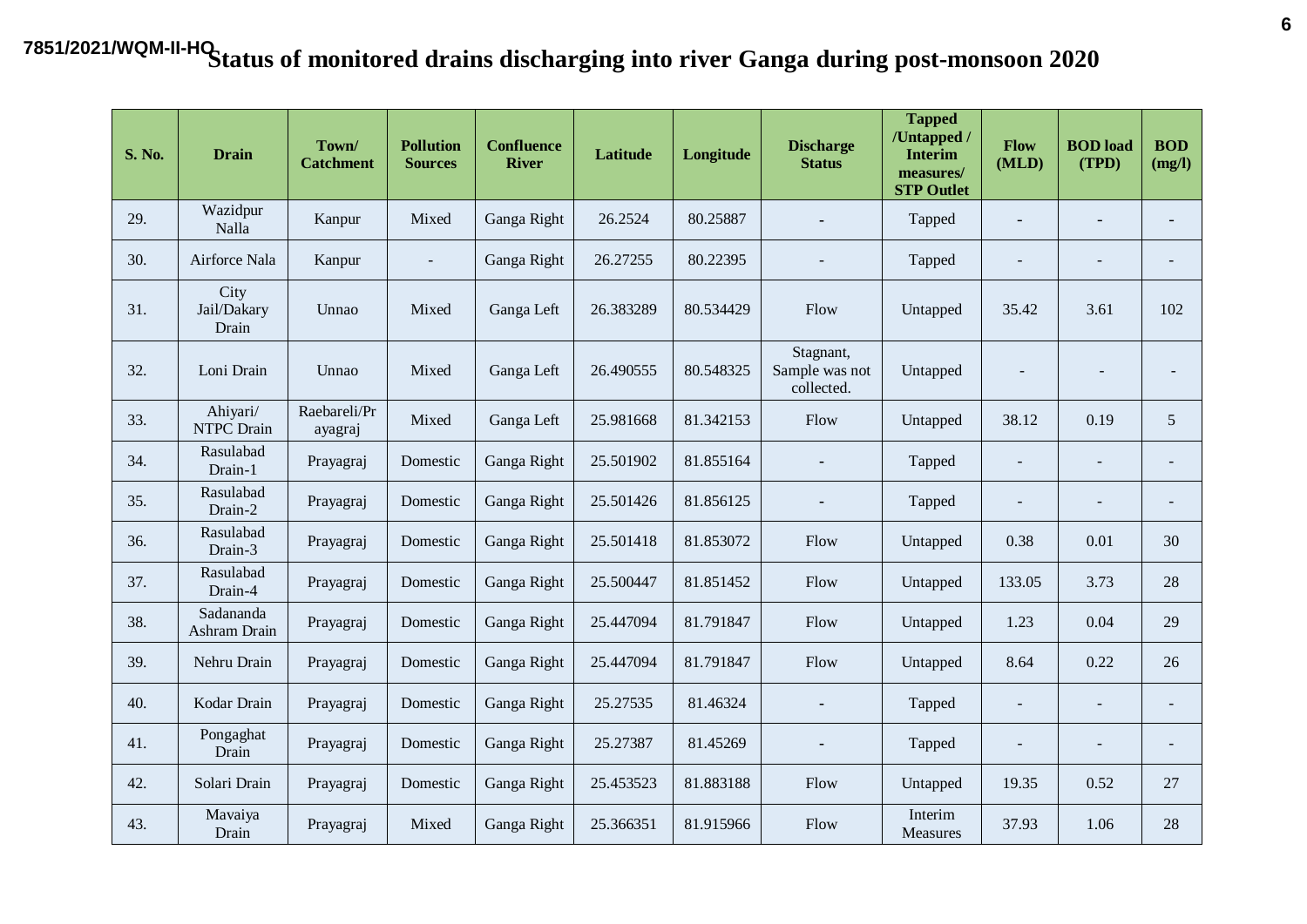| <b>S. No.</b> | <b>Drain</b>                               | Town/<br><b>Catchment</b> | <b>Pollution</b><br><b>Sources</b> | <b>Confluence</b><br><b>River</b> | <b>Latitude</b> | Longitude | <b>Discharge</b><br><b>Status</b> | <b>Tapped</b><br>/Untapped /<br><b>Interim</b><br>measures/<br><b>STP Outlet</b> | Flow<br>(MLD)            | <b>BOD</b> load<br>(TPD) | <b>BOD</b><br>(mg/l)     |
|---------------|--------------------------------------------|---------------------------|------------------------------------|-----------------------------------|-----------------|-----------|-----------------------------------|----------------------------------------------------------------------------------|--------------------------|--------------------------|--------------------------|
| 44.           | Chuhara<br>Mandir Drain-                   | Prayagraj                 | Domestic                           | Ganga Right                       | 25.503981       | 81.86075  | Flow                              | Untapped                                                                         | 12.67                    | 0.35                     | 28                       |
| 45.           | Chuhara<br>Mandir Drain-<br>$\mathfrak{D}$ | Prayagraj                 | Domestic                           | Ganga Right                       | 25.503617       | 81.858941 |                                   | Tapped                                                                           | $\overline{\phantom{a}}$ |                          |                          |
| 46.           | Mehndauri<br>Drain                         | Prayagraj                 | Domestic                           | Ganga Right                       | 25.49861        | 81.850079 |                                   | Tapped                                                                           | $\blacksquare$           |                          | $\blacksquare$           |
| 47.           | Jhusi Drain                                | Prayagraj                 | Domestic                           | Ganga                             | 25.264          | 81.542    | Flow                              | Untapped                                                                         | 1.62                     | 0.06                     | 38                       |
| 48.           | Chhatnag<br>drain                          | Prayagraj                 | Domestic                           | Ganga                             | 25.416942       | 81.899447 | Flow                              | Interim<br>Measures                                                              | 26.88                    | 0.75                     | 28                       |
| 49.           | Mannaiya/Mu<br>glaha Drain                 | Prayagraj                 | Mixed                              | Ganga Right                       | 25.32584        | 81.95143  | Flow                              | Untapped                                                                         | 42.54                    | 1.06                     | 25                       |
| 50.           | <b>Ghore Saheed</b><br>Drain               | Mirzapur                  | Domestic                           | Ganga Right                       | 25.93075        | 82.355    | Flow                              | Untapped                                                                         | 27.65                    | 1.49                     | 54                       |
| 51.           | Khandwa<br>Drain                           | Mirzapur                  | Domestic                           | Ganga Right                       | 25.948          | 82.33168  | Flow                              | Untapped                                                                         | 6.57                     | 0.37                     | 56                       |
| 52.           | Chorwa Drain                               | Mirzapur                  | Domestic                           | Ganga Right                       | 25.947          | 82.33555  | Flow                              | Untapped                                                                         | 0.5                      | 0.03                     | 54                       |
| 53.           | Chunar Tikaur<br>Drain                     | Mirzapur                  | Domestic                           | Ganga Right                       | 25.732          | 82.521123 | Flow                              | Untapped                                                                         | 0.41                     | 0.02                     | 54                       |
| 54.           | Nagwa/Asi<br>Drain                         | Varanasi                  | Domestic                           | Ganga Left                        | 25.28305        | 83.009872 | Flow                              | Interim<br><b>Measures</b>                                                       | 177.74                   | 12.09                    | 68                       |
| 55.           | Ramnagar<br>Drain                          | Varanasi                  | Mixed                              | Ganga Right                       | 25.249729       | 83.030759 | Flow                              | Untapped                                                                         | 14.74                    | 1.06                     | 72                       |
| 56.           | Varuna Drain                               | Varanasi                  | Mixed                              | Ganga Left                        | 25.329262       | 83.043849 | Flow                              | Untapped                                                                         | 318.92                   | 2.68                     | 8.4                      |
| 57.           | Shivala Drain                              | Varanasi                  | Domestic                           | Ganga Left                        | 25.1746         | 83.0024   | $\blacksquare$                    | Tapped                                                                           | $\overline{\phantom{a}}$ | $\overline{\phantom{a}}$ | $\overline{\phantom{a}}$ |
| 58.           | Khirkiya/<br>Rajghat Nala                  | Varanasi                  | Domestic                           | Ganga Left                        | 25.1934         | 83.0218   | Flow                              | Interim<br>Measures                                                              | 53.08                    | 2.97                     | 56                       |
| 59.           | Mugal Sari/<br>Local/ Ganda<br>Nala        | Chandauli                 | Domestic                           | Ganga Right                       | 25.325252       | 83.146338 | Flow                              | Untapped                                                                         | 7.07                     | 0.3                      | 42                       |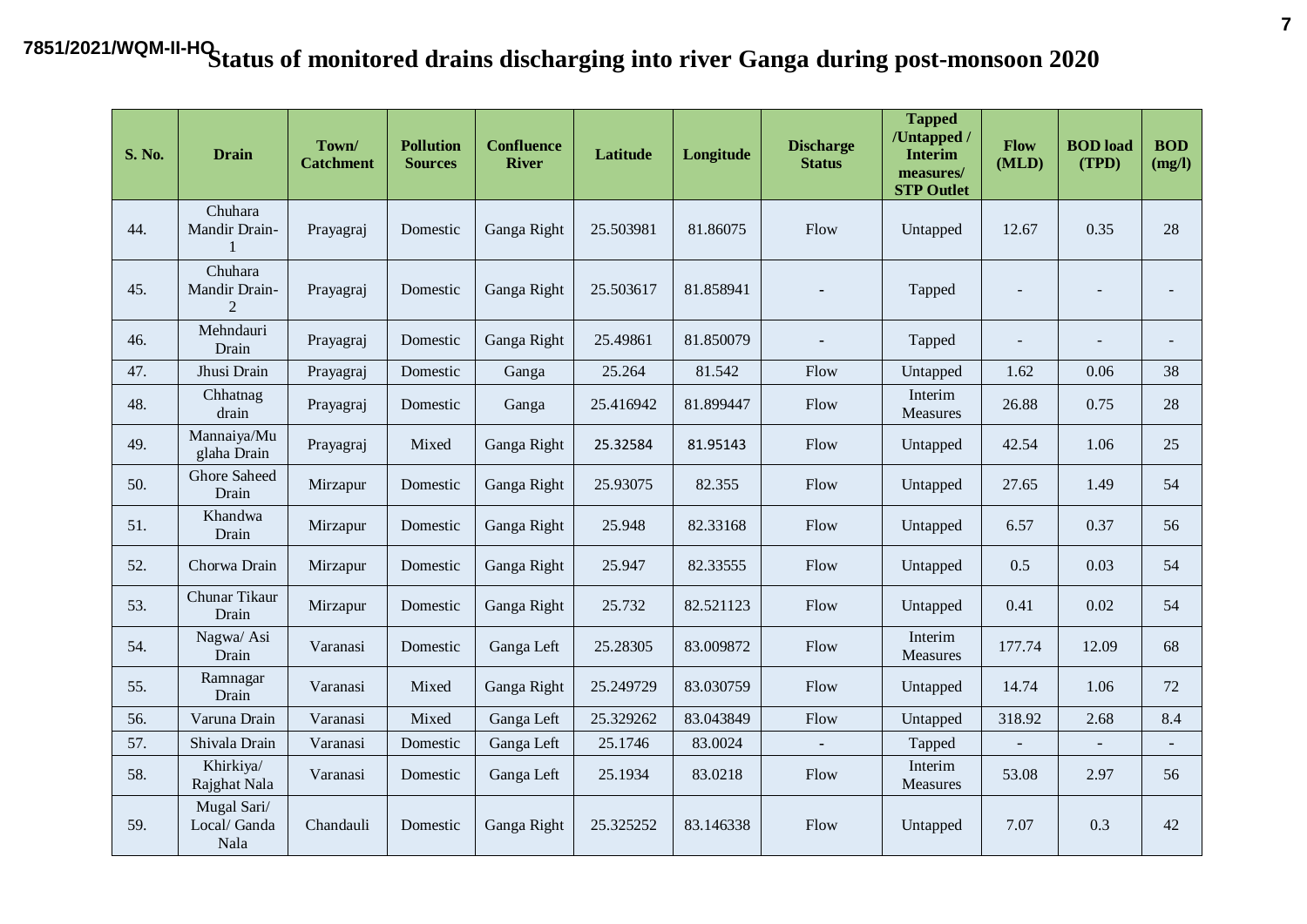| <b>S. No.</b> | <b>Drain</b>        | Town/<br><b>Catchment</b> | <b>Pollution</b><br><b>Sources</b> | <b>Confluence</b><br><b>River</b> | <b>Latitude</b> | Longitude | <b>Discharge</b><br><b>Status</b>                  | <b>Tapped</b><br>/Untapped /<br><b>Interim</b><br>measures/<br><b>STP Outlet</b> | Flow<br>(MLD) | <b>BOD</b> load<br>(TPD) | <b>BOD</b><br>(mg/l)     |
|---------------|---------------------|---------------------------|------------------------------------|-----------------------------------|-----------------|-----------|----------------------------------------------------|----------------------------------------------------------------------------------|---------------|--------------------------|--------------------------|
| 60.           | Industrial<br>Drain | Ghazipur                  | Mixed                              | Ganga Right                       | 25.56772        | 83.56707  | Flow was not<br>measured due to<br>stagnant water. | Untapped                                                                         |               |                          | 36                       |
| 61.           | Patengra<br>Drain   | Mirzapur                  | Domestic                           | Ganga                             | 25.168112       | 82.5011   | Flow                                               | Untapped                                                                         | 2.16          | 0.12                     | 56                       |
| 62.           | Malhaiya<br>Drain   | Mirzapur                  | Domestic                           | Ganga                             | 25.167195       | 82.50276  | Flow                                               | Untapped                                                                         | 1.43          | 0.07                     | 48                       |
| 63.           | Parashuram<br>ghat  | Mirzapur                  | Domestic                           | Ganga                             | 25.1665         | 82.50544  | Flow                                               | Untapped                                                                         | 0.58          | 0.03                     | 52                       |
| 64.           | Lalita Ghat         | Varanasi                  | Domestic                           | Ganga                             | 25.30992        | 83.01325  |                                                    | Tapped                                                                           | ÷.            |                          | $\overline{a}$           |
| 65.           | Jalasen Ghat        | Varanasi                  | Domestic                           | Ganga                             | 25.31013        | 83.01352  | $\blacksquare$                                     | Tapped                                                                           |               |                          | $\blacksquare$           |
| 66.           | Manikarnika<br>Ghat | Varanasi                  | Domestic                           | Ganga                             | 25.311568       | 83.01488  | $\blacksquare$                                     | Tapped                                                                           |               |                          | $\overline{\phantom{m}}$ |
| 67.           | Sankatha Ghat       | Varanasi                  | Domestic                           | Ganga                             | 25.312735       | 83.01624  | $\blacksquare$                                     | Tapped                                                                           | ٠             | $\blacksquare$           | $\blacksquare$           |
| 68.           | Mehta Ghat          | Varanasi                  | Domestic                           | Ganga                             | 25.313973       | 83.01689  | $\blacksquare$                                     | Tapped                                                                           | ä,            | $\blacksquare$           | $\blacksquare$           |
| 69.           | Ram Ghat            | Varanasi                  | Domestic                           | Ganga                             | 25.31439        | 83.0172   |                                                    | Tapped                                                                           |               |                          | $\overline{\phantom{a}}$ |
| 70.           | Panchganga          | Varanasi                  | Domestic                           | Ganga                             | 25.314742       | 83.0175   |                                                    | Tapped                                                                           | ä,            |                          |                          |
| 71.           | Brahma Ghat         | Varanasi                  | Domestic                           | Ganga                             | 25.315649       | 83.01905  | $\blacksquare$                                     | Tapped                                                                           |               |                          |                          |
| 72.           | Lal Ghat            | Varanasi                  | Domestic                           | Ganga                             | 25.317257       | 83.02088  | $\blacksquare$                                     | Tapped                                                                           | ٠             | $\blacksquare$           | $\blacksquare$           |
| 73.           | Trilochan<br>Ghat   | Varanasi                  | Domestic                           | Ganga                             | 25.319202       | 83.02425  | $\blacksquare$                                     | Tapped                                                                           | ٠             | $\blacksquare$           | $\overline{\phantom{a}}$ |
| 74.           | Bhaisasur<br>Drain  | Varanasi                  | Domestic                           | Ganga                             | 25.323676       | 83.03153  | $\blacksquare$                                     | Tapped                                                                           | ٠             |                          | $\overline{\phantom{a}}$ |
| 75.           | Baluaghat           | Varanasi                  | Domestic                           | Ganga                             | 25.27203        | 83.02298  | Flow                                               | Untapped                                                                         | 1.04          | 0.05                     | 44                       |
| 76.           | Shakti Ghat         | Varanasi                  | Domestic                           | Ganga                             | 25.272615       | 83.02272  | Dry                                                | Untapped                                                                         |               |                          | $\overline{a}$           |
| 77.           | Salotri Ghat        | Varanasi                  | Domestic                           | Ganga                             | 25.274088       | 83.02208  | Flow                                               | Untapped                                                                         | 0.77          | 0.04                     | 50                       |
| 78.           | Hanuman<br>Ghat     | Varanasi                  | Domestic                           | Ganga                             | 25.2679662      | 83.02456  | Flow was not<br>measurable due<br>to steep slope.  | Untapped                                                                         |               |                          | 48                       |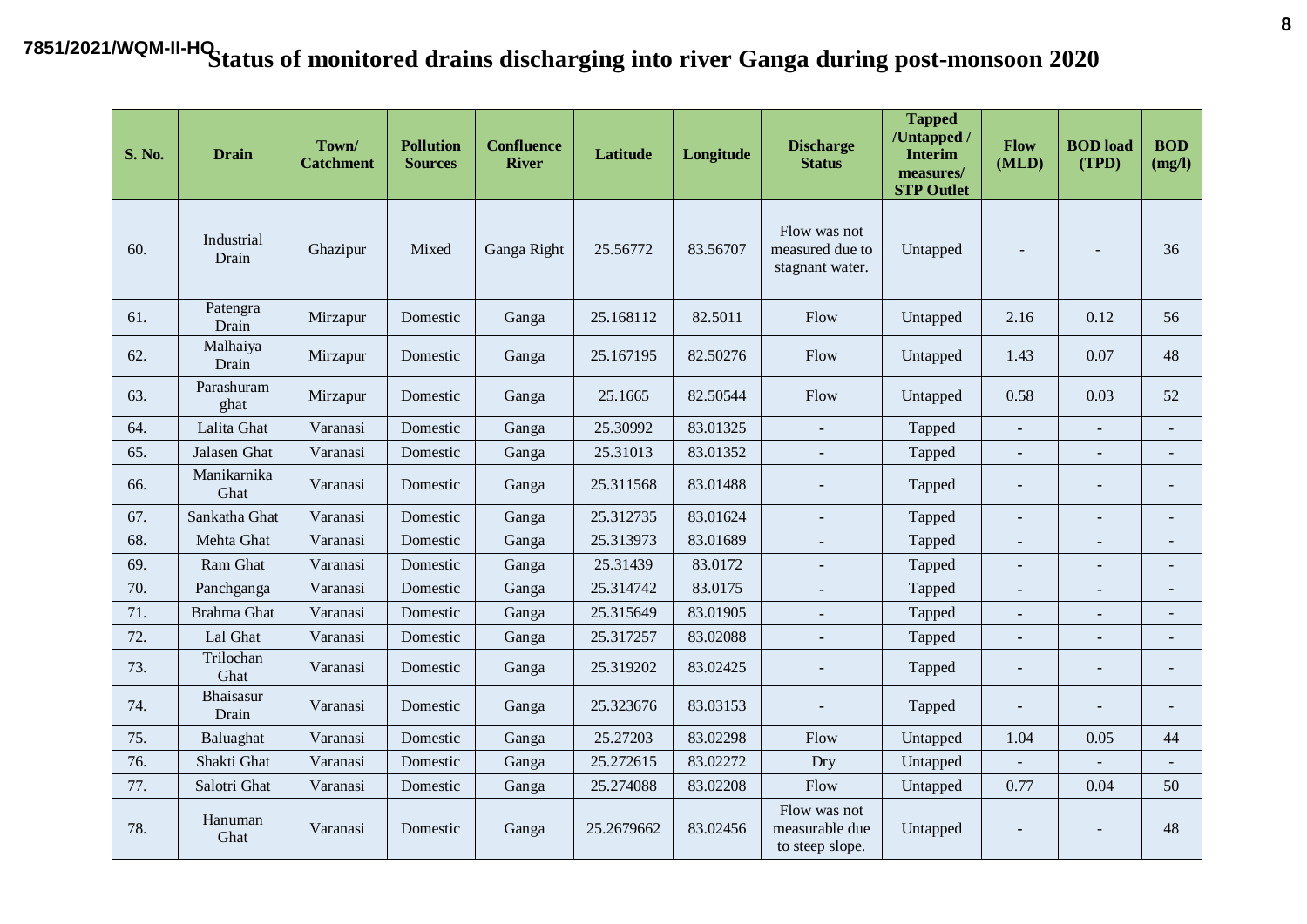| <b>S. No.</b> | <b>Drain</b>                 | Town/<br><b>Catchment</b> | <b>Pollution</b><br><b>Sources</b> | <b>Confluence</b><br><b>River</b> | <b>Latitude</b> | Longitude | <b>Discharge</b><br><b>Status</b>                                                                              | <b>Tapped</b><br>/Untapped /<br><b>Interim</b><br>measures/<br><b>STP Outlet</b> | Flow<br>(MLD) | <b>BOD</b> load<br>(TPD) | <b>BOD</b><br>(mg/l) |
|---------------|------------------------------|---------------------------|------------------------------------|-----------------------------------|-----------------|-----------|----------------------------------------------------------------------------------------------------------------|----------------------------------------------------------------------------------|---------------|--------------------------|----------------------|
| 79.           | Jauharganj                   | Ghazipur                  | Domestic                           | Ganga                             | 25.537065       | 83.20322  | Flow was not<br>measurable due<br>to dumping of<br>solid waste in<br>the drain and its<br>uneven<br>structure. | Untapped                                                                         |               | $\overline{\phantom{a}}$ | 42                   |
| 80.           | Rangmahal<br>Ghat            | Ghazipur                  | Domestic                           | Ganga                             | 25.535574       | 83.21201  | Flow                                                                                                           | Untapped                                                                         | 2.61          | 0.13                     | 50                   |
| 81.           | Malhiya Basti                | Ghazipur                  | Domestic                           | Ganga                             | 25.534619       | 83.21614  | Flow was not<br>measurable due<br>to unconfined<br>structure of<br>drain.                                      | Untapped                                                                         |               | $\overline{\phantom{a}}$ | 46                   |
| 82.           | Mahavir Ghat                 | Ghazipur                  | Domestic                           | Ganga                             | 25.534068       | 83.218567 | Flow was not<br>measurable due<br>to dumping of<br>solid waste in<br>the drain and its<br>uneven<br>structure. | Untapped                                                                         |               | $\overline{\phantom{a}}$ | 52                   |
| 83.           | Sangat Ghat                  | Ghazipur                  | Domestic                           | Ganga                             | 25.53412        | 83.21944  | Flow                                                                                                           | Untapped                                                                         | 1.15          | 0.06                     | 48                   |
| 84.           | Pakka Ghat                   | Ghazipur                  | Domestic                           | Ganga                             | 25.533732       | 83.22055  | Flow                                                                                                           | Untapped                                                                         | 3.78          | 0.18                     | 48                   |
| 85.           | <b>Budhe</b><br>Mahadev Ghat | Ghazipur                  | Domestic                           | Ganga                             | 25.533206       | 83.22328  | Flow was not<br>measurable due<br>to dumping of<br>solid waste in<br>the drain and its<br>uneven<br>structure. | Untapped                                                                         |               | $\overline{\phantom{a}}$ | 56                   |
| 86.           | Kot Ghat                     | Ghazipur                  | Domestic                           | Ganga                             | 25.53314        | 83.22547  | Flow                                                                                                           | Untapped                                                                         | 1.43          | 0.07                     | 50                   |
| 87.           | Railway Drain                | Chandauli                 | Mixed                              | Ganga                             | 25.321188       | 83.14075  | Flow                                                                                                           | Untapped                                                                         | 59.4          | 3.68                     | 62                   |
| 88.           | Kanpuimai<br>Drain           | Ghazipur                  | Domestic                           | Ganga                             | 25.414933       | 83.5533   | Flow                                                                                                           | Untapped                                                                         | 1.04          | 0.06                     | 58                   |
| 89.           | Kankarwa                     | Ghazipur                  | Domestic                           | Ganga                             | 25.417188       | 83.55265  | Flow                                                                                                           | Untapped                                                                         | 2.49          | 0.16                     | 66                   |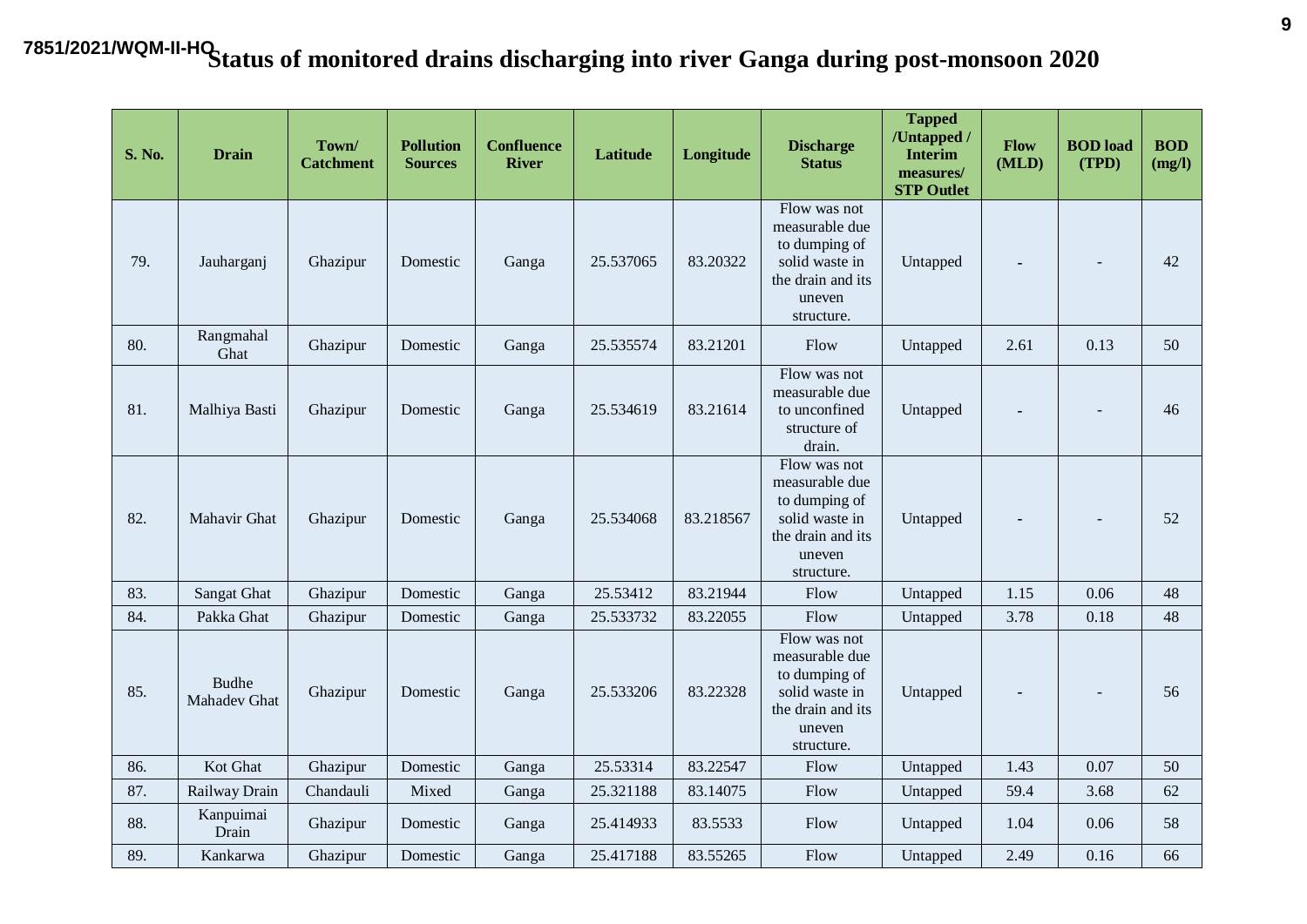| <b>S. No.</b> | <b>Drain</b>                               | Town/<br><b>Catchment</b> | <b>Pollution</b><br><b>Sources</b> | <b>Confluence</b><br><b>River</b> | <b>Latitude</b> | Longitude | <b>Discharge</b><br><b>Status</b>                                         | <b>Tapped</b><br>/Untapped /<br><b>Interim</b><br>measures/<br><b>STP Outlet</b> | Flow<br>(MLD) | <b>BOD</b> load<br>(TPD) | <b>BOD</b><br>(mg/l)     |
|---------------|--------------------------------------------|---------------------------|------------------------------------|-----------------------------------|-----------------|-----------|---------------------------------------------------------------------------|----------------------------------------------------------------------------------|---------------|--------------------------|--------------------------|
| 90.           | Gorwa Drain                                | Ghazipur                  | Domestic                           | Ganga                             | 25.421661       | 83.5535   | Flow was not<br>measurable due<br>to unconfined<br>structure of<br>drain. | Untapped                                                                         |               |                          | 62                       |
| 91.           | Baba<br>Mahadev(Ada<br>rsh Bazar<br>Drain) | Ghazipur                  | Domestic                           | Ganga                             | 25.563056       | 83.55917  | Flow was not<br>measureable due<br>to stagnant<br>water.                  | Untapped                                                                         |               |                          | 48                       |
| 92.           | Baba<br>Mahadev<br>(Gora Bazar)            | Ghazipur                  | Domestic                           | Ganga                             | 25.563333       | 83.55944  | Flow                                                                      | Untapped                                                                         | 3.55          | 0.18                     | 52                       |
| 93.           | Pear Nagar                                 | Ghazipur                  | Domestic                           | Ganga                             | 25.567222       | 83.56306  | Flow                                                                      | Untapped                                                                         | 1.87          | 0.12                     | 62                       |
| 94.           | Khirki Ghat                                | Ghazipur                  | Domestic                           | Ganga                             | 25.583058       | 83.59587  | Flow was not<br>measureable due<br>to less flow.                          | Untapped                                                                         |               | $\blacksquare$           | 50                       |
| 95.           | DM Banglo                                  | Ghazipur                  | Domestic                           | Ganga                             | 25.567664       | 83.56629  | Flow                                                                      | Untapped                                                                         | 9.33          | 0.54                     | 58                       |
| 96.           | <b>Afim Factory</b><br>Colony              | Ghazipur                  | Domestic                           | Ganga                             | 25.57324        | 83.57543  | Dry                                                                       | Untapped                                                                         |               |                          | $\overline{\phantom{0}}$ |
| 97.           | Sai Mandir                                 | Ghazipur                  | Domestic                           | Ganga                             | 25.571707       | 83.57226  | Flow                                                                      | Untapped                                                                         | 8.36          | 0.55                     | 66                       |
| 98.           | Naupura                                    | Ghazipur                  | Domestic                           | Ganga                             | 25.572455       | 83.57315  | Flow was not<br>measureable due<br>to less flow.                          | Untapped                                                                         |               | $\overline{\phantom{a}}$ | 62                       |
| 99.           | Dadri Ghat                                 | Ghazipur                  | Domestic                           | Ganga                             | 25.574322       | 83.57738  | Flow                                                                      | Untapped                                                                         | 3.59          | 0.17                     | 48                       |
| 100.          | <b>Collector Ghat</b>                      | Ghazipur                  | Domestic                           | Ganga                             | 25.577631       | 83.58414  | Flow                                                                      | Untapped                                                                         | 0.97          | 0.06                     | 58                       |
| 101.          | <b>Maksud Ghat</b>                         | Ghazipur                  | Domestic                           | Ganga                             | 25.579146       | 83.58775  | Flow was not<br>measureable due<br>to less flow.                          | Untapped                                                                         |               | $\overline{\phantom{a}}$ | 48                       |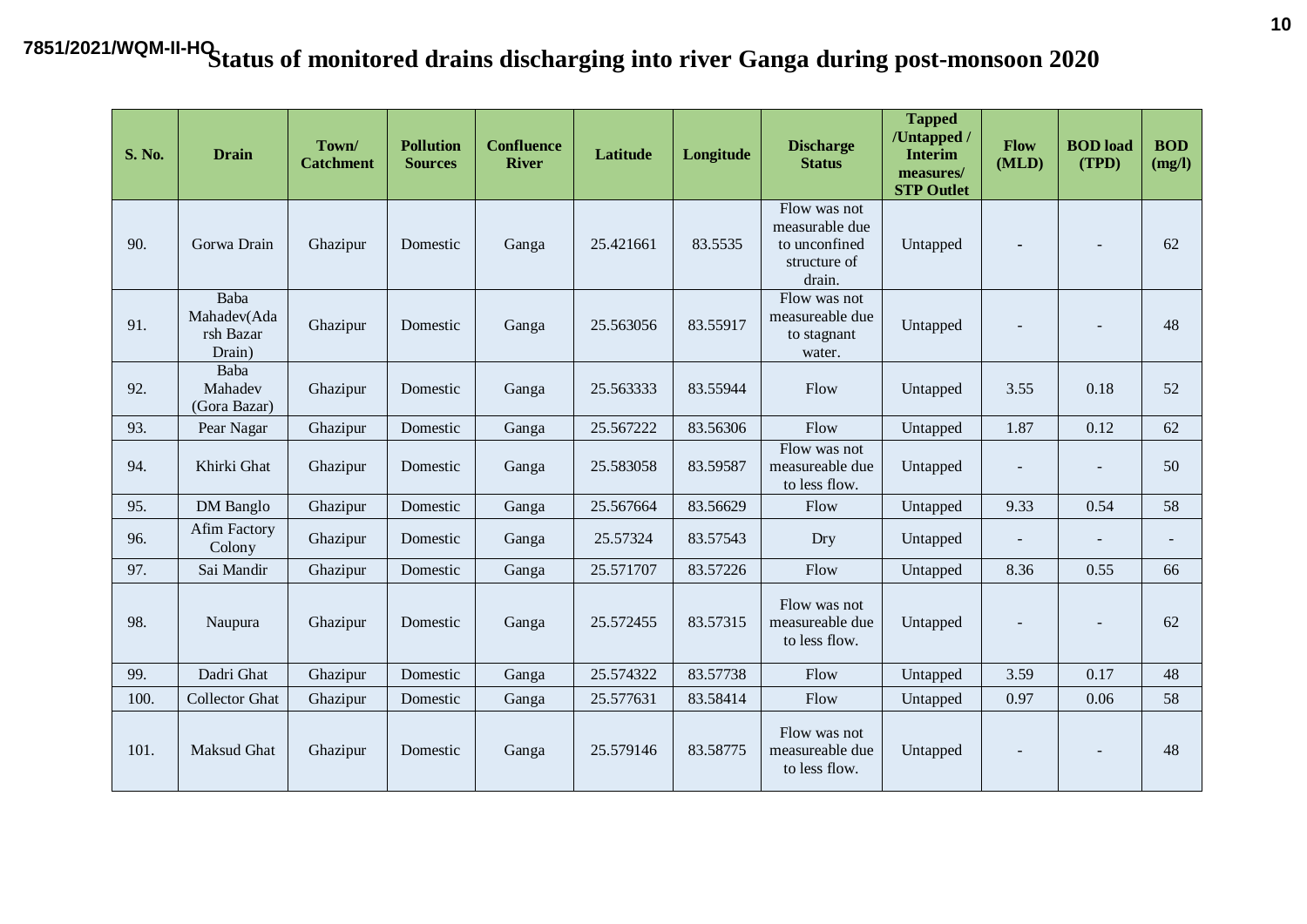| <b>S. No.</b> | <b>Drain</b>        | Town/<br><b>Catchment</b> | <b>Pollution</b><br><b>Sources</b> | <b>Confluence</b><br><b>River</b> | <b>Latitude</b> | Longitude | <b>Discharge</b><br><b>Status</b>                                                         | <b>Tapped</b><br>/Untapped /<br><b>Interim</b><br>measures/<br><b>STP Outlet</b> | Flow<br>(MLD) | <b>BOD</b> load<br>(TPD) | <b>BOD</b><br>(mg/l) |
|---------------|---------------------|---------------------------|------------------------------------|-----------------------------------|-----------------|-----------|-------------------------------------------------------------------------------------------|----------------------------------------------------------------------------------|---------------|--------------------------|----------------------|
| 102.          | Gola Ghat           | Ghazipur                  | Domestic                           | Ganga                             | 25.579840       | 83.58888  | Flow not<br>measurable due<br>steep slope site<br>of drain.                               | Untapped                                                                         |               |                          | 48                   |
| 103.          | <b>Stimer Ghat</b>  | Ghazipur                  | Domestic                           | Ganga                             | 25.5808         | 83.59148  | Could not be<br>measured due to<br>less flow.                                             | Untapped                                                                         |               | $\blacksquare$           | 60                   |
| 104.          | <b>Chetnat Ghat</b> | Ghazipur                  | Domestic                           | Ganga                             | 25.580932       | 83.59148  | Could not be<br>measured due to<br>less flow.                                             | Untapped                                                                         |               | $\overline{\phantom{a}}$ | 54                   |
| 105.          | Anzahi Ghat         | Ghazipur                  | Domestic                           | Ganga                             | 25.582150       | 83.594    | Flow                                                                                      | Untapped                                                                         | 15.29         | 0.86                     | 56                   |
| 106.          | Their Bazar         | Ghazipur                  | Domestic                           | Ganga                             | 25.582662       | 83.595    | Flow was not<br>measureable due<br>to solid waste<br>deposited in<br>drain.               | Untapped                                                                         |               | $\sim$                   | 52                   |
| 107.          | Posta Ghat          | Ghazipur                  | Domestic                           | Ganga                             | 25.584181       | 83.59771  | Flow was not<br>measured due to<br>less flow.                                             | Untapped                                                                         |               |                          | 44                   |
| 108.          | Mugalpura           | Ghazipur                  | Domestic                           | Ganga                             | 25.584453       | 83.59851  | Flow was not<br>measurable due<br>to scattered flow<br>by dumped solid<br>waste in drain. | Untapped                                                                         |               |                          | 40                   |
| 109.          | Budhava<br>Mahadeva | Ghazipur                  | Domestic                           | Ganga                             | 25.584671       | 83.59883  | Could not be<br>measured due to<br>less flow.                                             | Untapped                                                                         |               |                          | $\blacksquare$       |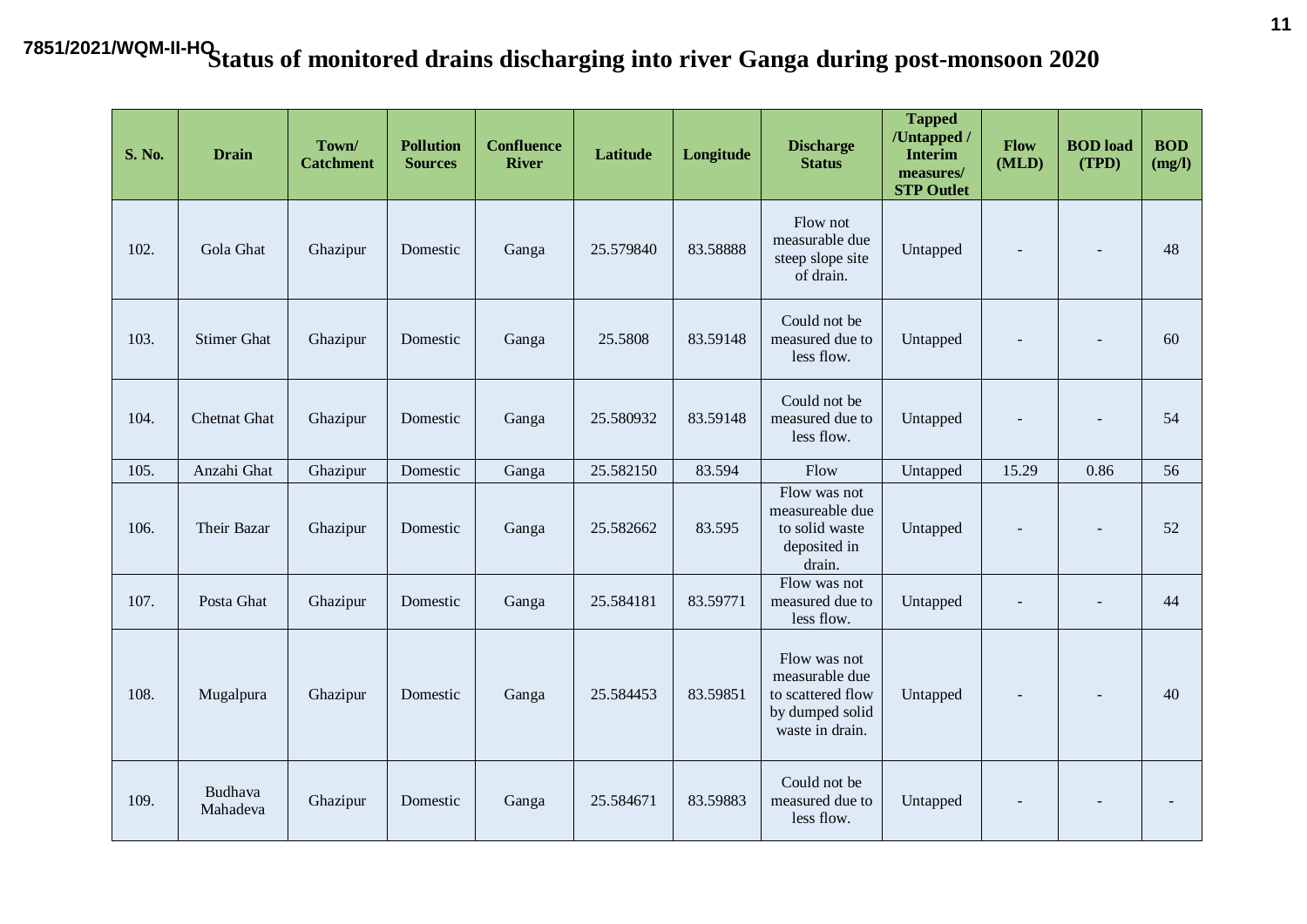| <b>S. No.</b> | <b>Drain</b>                     | Town/<br><b>Catchment</b> | <b>Pollution</b><br><b>Sources</b> | <b>Confluence</b><br><b>River</b> | Latitude  | Longitude | <b>Discharge</b><br><b>Status</b>                                 | <b>Tapped</b><br>/Untapped /<br><b>Interim</b><br>measures/<br><b>STP Outlet</b> | Flow<br>(MLD) | <b>BOD</b> load<br>(TPD) | <b>BOD</b><br>(mg/l)     |
|---------------|----------------------------------|---------------------------|------------------------------------|-----------------------------------|-----------|-----------|-------------------------------------------------------------------|----------------------------------------------------------------------------------|---------------|--------------------------|--------------------------|
| 110.          | Rul Mandi<br>Drain               | Ghazipur                  | Domestic                           | Ganga                             | 25.585168 | 83.59997  | Flow was not<br>measured due to<br>less flow.                     | Untapped                                                                         |               |                          | 46                       |
| 111.          | Samshan Ghat                     | Ghazipur                  | Domestic                           | Ganga                             | 25.586251 | 83.60188  | Flow                                                              | Untapped                                                                         | 1.74          | 0.1                      | 58                       |
| 112.          | Mahala Basti                     | Ghazipur                  | Domestic                           | Ganga                             | 25.569527 | 83.56849  | Flow was not<br>measured due to<br>less flow.                     | Untapped                                                                         |               |                          | 64                       |
| 113.          | Harizen Basti                    | Ghazipur                  | Domestic                           | Ganga                             | 25.586780 | 83.60296  | Flow was not<br>measured due to<br>less flow.                     | Untapped                                                                         |               |                          | 52                       |
| 114.          | Katahal drain                    | Ballia                    | Domestic                           | Ganga                             | 25.746837 | 84.14553  | Flow                                                              | Untapped                                                                         | 529.94        | 2.72                     | 5.14                     |
| 115.          | Gangeshwar<br>Nishad Park        | Mirzapur                  | Domestic                           | Ganga                             | 25.128219 | 82.87797  | Flow                                                              | Untapped                                                                         | 2.33          | 0.11                     | 48                       |
| 116.          | Post Office<br>South Drain       | Mirzapur                  | Domestic                           | Ganga                             | 25.127152 | 82.877189 | Flow was not<br>measurable due<br>to very lean<br>flow            | Untapped                                                                         |               | $\overline{\phantom{a}}$ | 50                       |
| 117.          | Post Office<br>North Drain       | Mirzapur                  | Domestic                           | Ganga                             | 25.127301 | 82.877203 | Flow was not<br>measurable due<br>to ponding<br>/Stagnant water.  | Untapped                                                                         |               | $\overline{\phantom{a}}$ | $\overline{\phantom{a}}$ |
| 118.          | Santoshi Mata<br>Mandir          | Mirzapur                  | Domestic                           | Ganga                             | 25.126676 | 82.87757  | Flow                                                              | Untapped                                                                         | 0.13          | 0.007                    | 56                       |
| 119.          | Chunar Tekur<br>North Drain      | Mirzapur                  | Domestic                           | Ganga                             | 25.121726 | 82.87381  | Flow was not<br>measurable due<br>to lean flow.                   | Untapped                                                                         |               |                          | $\overline{\phantom{a}}$ |
| 120.          | Bhiaramganj<br><b>West Drain</b> | Mirzapur                  | Domestic                           | Ganga                             | 25.112119 | 82.85876  | Flow                                                              | Untapped                                                                         | 0.27          | 0.014                    | 50                       |
| 121.          | Bhiaramganj<br>East Drain        | Mirzapur                  | Domestic                           | Ganga                             | 25.11316  | 82.860981 | Flow<br>measurement<br>was not done<br>due to<br>negligible flow. | Untapped                                                                         |               |                          | $\overline{a}$           |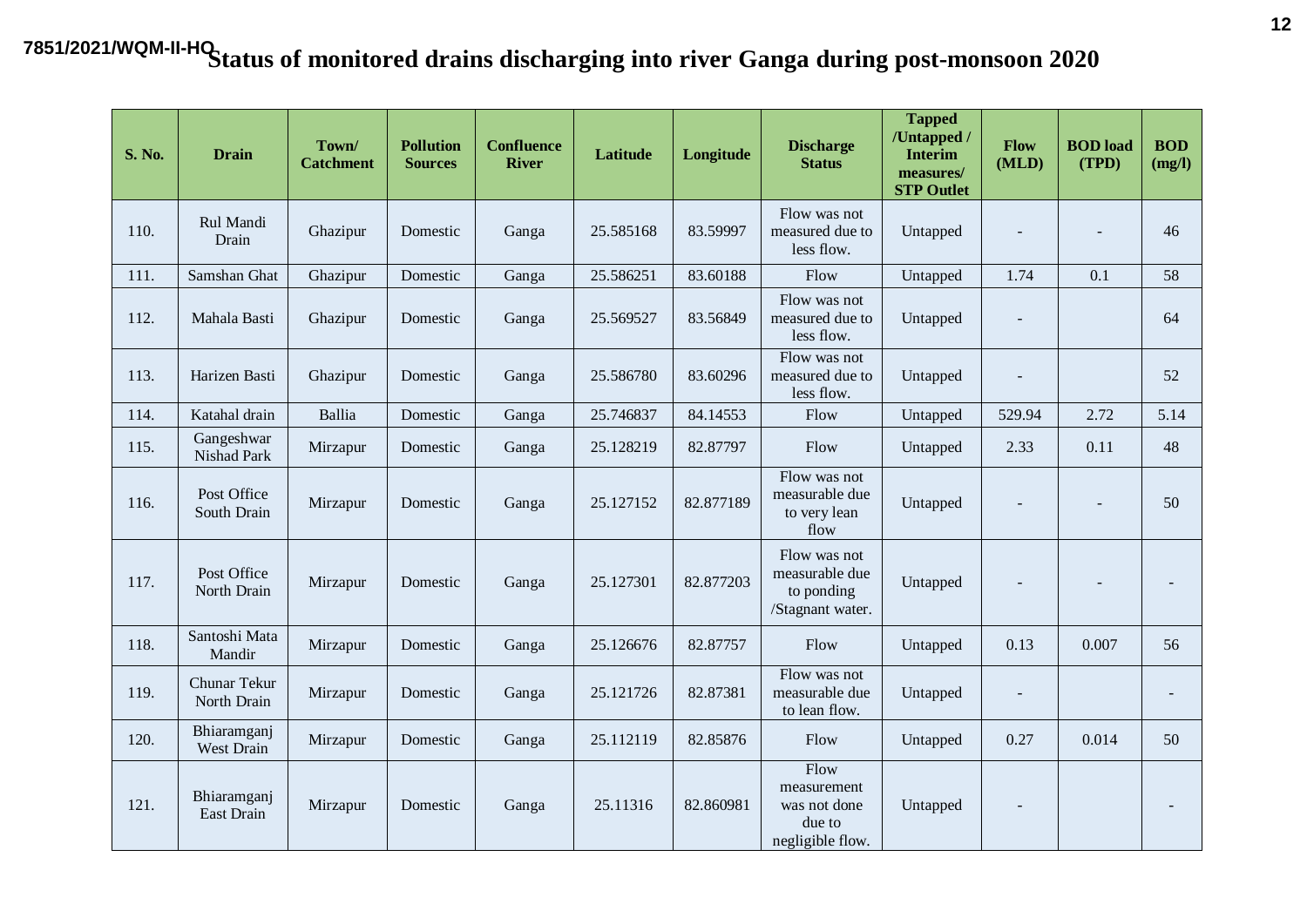| <b>S. No.</b> | <b>Drain</b>                       | Town/<br><b>Catchment</b> | <b>Pollution</b><br><b>Sources</b> | <b>Confluence</b><br><b>River</b> | <b>Latitude</b>          | Longitude                | <b>Discharge</b><br><b>Status</b> | <b>Tapped</b><br>/Untapped /<br><b>Interim</b><br>measures/<br><b>STP Outlet</b> | Flow<br>(MLD)            | <b>BOD</b> load<br>(TPD) | <b>BOD</b><br>(mg/l)     |
|---------------|------------------------------------|---------------------------|------------------------------------|-----------------------------------|--------------------------|--------------------------|-----------------------------------|----------------------------------------------------------------------------------|--------------------------|--------------------------|--------------------------|
| 122.          | Dargah Sharif<br>Drain             | Mirzapur                  | Domestic                           | Ganga                             | 25.116458                | 82.87068                 | Flow                              | Untapped                                                                         | 0.29                     | 0.02                     | 52                       |
| 123.          | Tammalganj<br>Drain                | Mirzapur                  | Domestic                           | Ganga                             | 25.112267                | 82.858469                | Dry                               | Untapped                                                                         | $\overline{a}$           |                          | $\blacksquare$           |
| 124.          | Samne Ghat<br>Drain                | Varanasi                  | Domestic                           | Ganga                             | 25.272329                | 83.01551                 | Flow                              | Untapped                                                                         | 29.35                    | 1.91                     | 65                       |
| 125.          | Nakhi Drain                        | Varanasi                  | Domestic                           | Ganga                             | 25.267417                | 83.01762                 | Flow                              | Untapped                                                                         | 33.01                    | 1.98                     | 60                       |
| 126.          | Harishchandra<br>Ghat              | Varanasi                  | Domestic                           | Ganga                             | 25.29794                 | 83.00757                 |                                   | Tapped                                                                           | $\sim$                   | $\sim$                   | $\overline{\phantom{a}}$ |
| 127.          | Mansarovar<br>Ghat                 | Varanasi                  | Domestic                           | Ganga                             | 25.30095                 | 83.00789                 |                                   | Tapped                                                                           | $\overline{\phantom{a}}$ |                          |                          |
| 128.          | Pandey Ghat                        | Varanasi                  | Domestic                           | Ganga                             | 25.303388                | 83.0083                  |                                   | Tapped                                                                           | $\overline{a}$           |                          |                          |
| 129.          | Dr. Rajender<br><b>Prasad Ghat</b> | Varanasi                  | Domestic                           | Ganga                             | 25.306925                | 83.01093                 |                                   | Tapped                                                                           | $\overline{\phantom{a}}$ |                          | $\blacksquare$           |
| 130.          | Meer Ghat                          | Varanasi                  | Domestic                           | Ganga                             | 25.308392                | 83.0119                  | $\overline{\phantom{a}}$          | Tapped                                                                           | $\overline{\phantom{a}}$ | $\sim$                   | $\overline{\phantom{m}}$ |
| 131.          | Gundara Drain                      | Mirzapur                  | Domestic                           | Ganga                             | 25.308392                | 83.011903                |                                   | Tapped                                                                           | $\blacksquare$           | $\blacksquare$           | ٠                        |
| 132.          | Balughat<br>Pakka Drain            | Mirzapur                  | Domestic                           | Ganga                             | $\overline{\phantom{a}}$ | $\sim$                   | $\sim$                            | Tapped                                                                           | ٠                        | $\sim$                   | ٠                        |
| 133.          | Balughat<br>Kaccha Drain           | Mirzapur                  | Domestic                           | Ganga                             | 25.165027                | 82.50783                 | Flow                              | Untapped                                                                         | 0.97                     | 0.04                     | 44                       |
| 134.          | Deewanghat<br>Old Drain            | Mirzapur                  | Domestic                           | Ganga                             | $\blacksquare$           |                          |                                   | Tapped                                                                           | ٠                        | $\blacksquare$           | $\blacksquare$           |
| 135.          | Deewan ghat<br>New Drain           | Mirzapur                  | Domestic                           | Ganga                             | 25.164009                | 82.51074                 | Flow                              | Untapped                                                                         | 0.02                     | $\boldsymbol{0}$         | 46                       |
| 136.          | Baswariya<br>Drain                 | Mirzapur                  | Domestic                           | Ganga                             | 25.162178                | 82.51307                 | Flow                              | Untapped                                                                         | 1.26                     | 0.06                     | 48                       |
| 137.          | Narghat Drain                      | Mirzapur                  | Domestic                           | Ganga                             | $\blacksquare$           | $\sim$                   | $\bar{\phantom{a}}$               | Tapped                                                                           | $\blacksquare$           | $\equiv$                 | $\blacksquare$           |
| 138.          | Koniyaghat<br>Drain                | Mirzapur                  | Domestic                           | Ganga                             | $\overline{\phantom{a}}$ | $\overline{\phantom{a}}$ |                                   | Tapped                                                                           | ٠                        | $\blacksquare$           | $\overline{\phantom{a}}$ |
| 139.          | Sundarghat<br>Drain                | Mirzapur                  | Domestic                           | Ganga                             | $\overline{a}$           | $\blacksquare$           |                                   | Tapped                                                                           | ٠                        |                          | $\blacksquare$           |
| 140.          | Oliyar Drain                       | Mirzapur                  | Domestic                           | Ganga                             | $\equiv$                 | $\sim$                   |                                   | Tapped                                                                           | ٠                        | $\sim$                   |                          |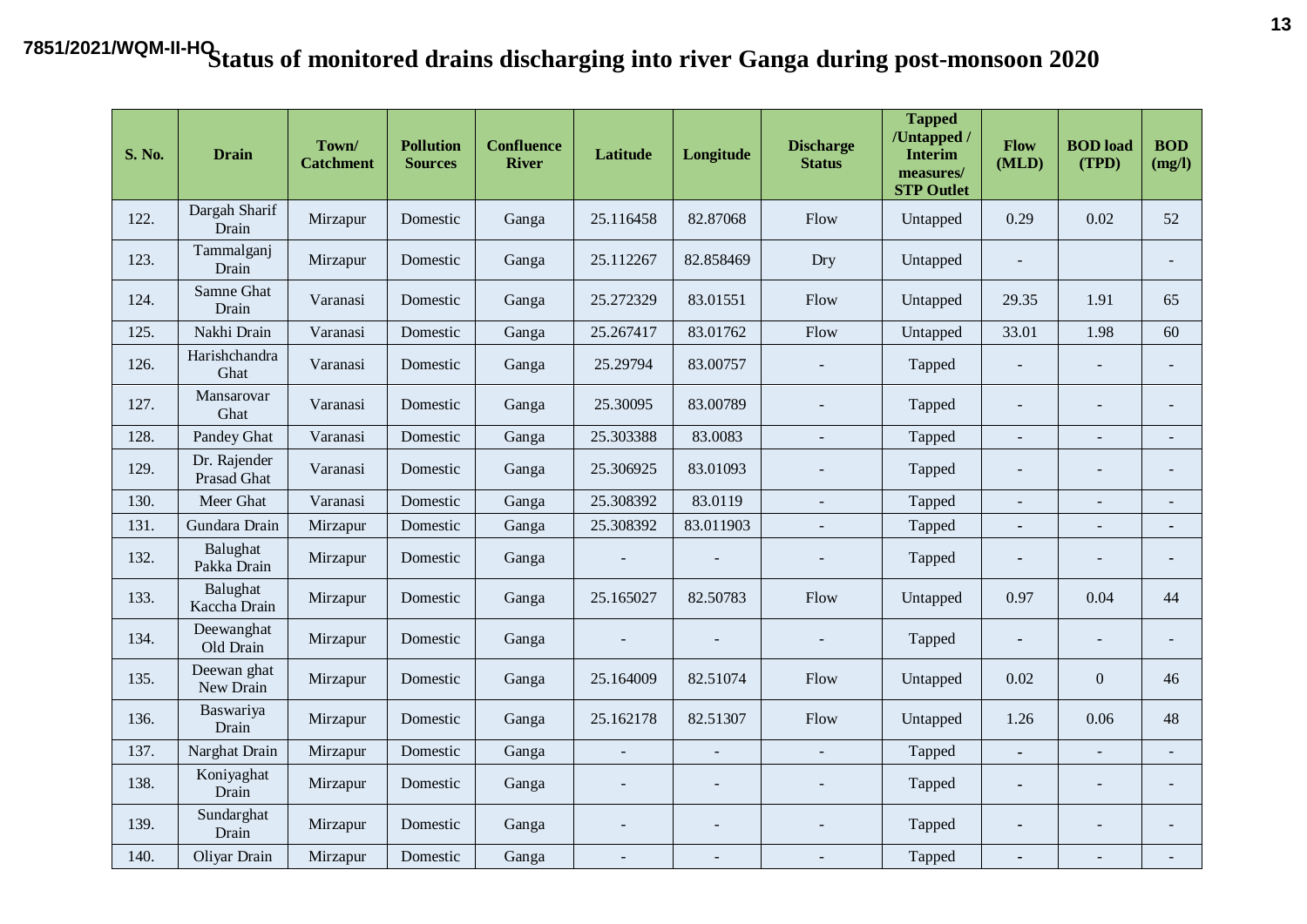| <b>S. No.</b> | <b>Drain</b>                 | Town/<br><b>Catchment</b> | <b>Pollution</b><br><b>Sources</b> | <b>Confluence</b><br><b>River</b> | <b>Latitude</b> | Longitude      | <b>Discharge</b><br><b>Status</b>                                                      | <b>Tapped</b><br>/Untapped /<br><b>Interim</b><br>measures/<br><b>STP Outlet</b> | Flow<br>(MLD)  | <b>BOD</b> load<br>(TPD) | <b>BOD</b><br>(mg/l)     |
|---------------|------------------------------|---------------------------|------------------------------------|-----------------------------------|-----------------|----------------|----------------------------------------------------------------------------------------|----------------------------------------------------------------------------------|----------------|--------------------------|--------------------------|
| 141.          | Kachahari<br>Drain           | Mirzapur                  | Domestic                           | Ganga                             | $\equiv$        | $\sim$         |                                                                                        | Tapped                                                                           | $\blacksquare$ | $\blacksquare$           | $\blacksquare$           |
| 142.          | Morchaghar<br>Draidewann     | Mirzapur                  | Domestic                           | Ganga                             | 25.160425       | 82.58829       | Flow                                                                                   | Untapped                                                                         | 1.64           | 0.085                    | 52                       |
| 143.          | Irrigation<br>Colony Drain   | Mirzapur                  | Domestic                           | Ganga                             | 25.16544        | 82.59365       | Flow                                                                                   | Untapped                                                                         | 0.03           | 0.002                    | 60                       |
| 144.          | District Judge<br>Drain      | Mirzapur                  | Domestic                           | Ganga                             | $\blacksquare$  |                | Dry                                                                                    | Untapped                                                                         | $\blacksquare$ | $\blacksquare$           | $\blacksquare$           |
| 145.          | Barahimiliya<br>Drain        | Mirzapur                  | Domestic                           | Ganga                             | 25.166692       | 82.59494       | Flow                                                                                   | Untapped                                                                         | 0.39           | 0.02                     | 46                       |
| 146.          | Public Club<br>Drain         | Mirzapur                  | Domestic                           | Ganga                             | 25.168091       | 82.59541       | Flow                                                                                   | Untapped                                                                         | 0.6            | 0.03                     | 50                       |
| 147.          | Lift Canal<br>Drain          | Mirzapur                  | Domestic                           | Ganga                             | $\blacksquare$  |                | Dry                                                                                    | Untapped                                                                         | $\blacksquare$ | $\sim$                   | $\overline{\phantom{a}}$ |
| 148.          | Hanuman<br><b>Ghat Drain</b> | Mirzapur                  | Domestic                           | Ganga                             | $\blacksquare$  | $\overline{a}$ | Dry                                                                                    | Untapped                                                                         | $\blacksquare$ |                          | $\blacksquare$           |
| 149.          | Balaji Temple<br>Drain       | Mirzapur                  | Domestic                           | Ganga                             | 25.251571       | 82.560009      | Flow                                                                                   | Untapped                                                                         | 5.01           | 0.26                     | 52                       |
| 150.          | Bisunderpur<br>Drain         | Mirzapur                  | Domestic                           | Ganga                             | 25.175245       | 82.59777       | Flow                                                                                   | Untapped                                                                         | 3.35           | 0.18                     | 54                       |
| 151.          | Kanshiram<br>Awas Drain      | Mirzapur                  | Domestic                           | Ganga                             | 25.133236       | 82.88415       | Flow                                                                                   | Untapped                                                                         | 6.48           | 0.32                     | 50                       |
| 152.          | Chaura Mata<br>Drain         | Mirzapur                  | Domestic                           | Ganga                             | 25.128084       | 82.87755       | Flow                                                                                   | Untapped                                                                         | 0.71           | 0.04                     | 52                       |
| 153.          | Balughat<br>Drain, Chunar    | Mirzapur                  | Domestic                           | Ganga                             | 25.131053       | 82.87882       | Flow                                                                                   | Untapped                                                                         | 0.97           | 0.04                     | 44                       |
| 154.          | <b>Belbeer</b> Ghat<br>Drain | Mirzapur                  | Domestic                           | Ganga                             |                 | $\blacksquare$ | It ultimately<br>meets to<br>Balughat drain,<br>status is<br>common for<br>both drain. |                                                                                  |                |                          |                          |
|               |                              |                           |                                    |                                   |                 |                |                                                                                        | <b>Total</b>                                                                     | 2185.04        | 55.59                    | ٠                        |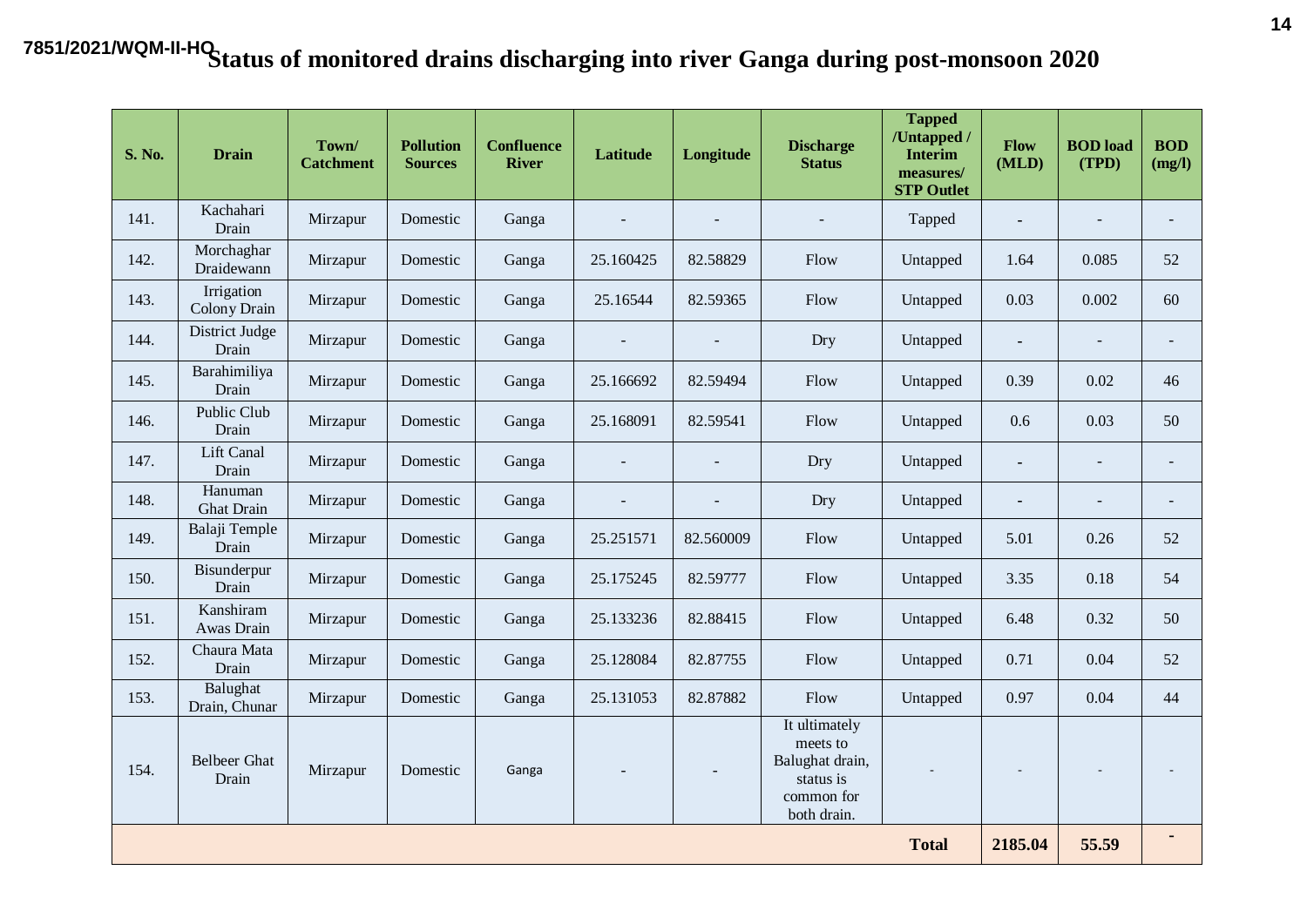#### **S. No. Drain Town Catchment Pollution Sources Confluence River Latitude Longitude Discharge Status Tapped /Untapped / Interim measures Flow (MLD) BOD load (TPD) BOD (mg/l)** 1. Sidnath Drain | Buxer | Domestic | Ganga Right | 25.581467 | 83.979951 | Flow | Untapped | 2.37 | 0.207 | 87 2. | Nath Baba Drain | Buxer | Domestic | Ganga Right | 25.57288 | 83.967427 | Flow | Untapped | 16 | 0.08 | 5 3. Tadka Drain Buxer Domestic Ganga Right  $25.576777$  83.972406 Flow Interim Measures 3.86 0.029 94 4. Sariupur Drain | Buxer | Domestic | Ganga Right | 25.583517 | 83.986033 | Flow | Untapped | 11.34 | 0.261 | 23 5. Danapur Cantt Danapur Cantt Buxer Buxer Buxer Ganga Right 25.639139 85.044167 Flow Interim Measures Measures 15.81 0.127 8 6. Digha Ghat Drain Patna Domestic Ganga Right 25.650874 85.08084 Flow Untapped 44.92 0.225 5 7. | Kurzi Drain | Patna | Mixed | Ganga Right | 25.642733 | 85.106083 | Flow | Untapped | 78.38 | 0.62 | 8 8. Rajapur Drain Patna Domestic Ganga Right 25.624167 85.124467 Flow Interim Measures 173.11 1.43 8.3 9. Bansh Ghat Drain Patna Domestic Ganga Right  $25.623083$  85.133933 Flow Interim Measures 103.79 1.24 12 10. Collectorate/Anta Ghat/Bakerganj Drain Patna Domestic Ganga Right 25.622483 85.150517 Flow Interim Measures 22.7 0.57 25 11. Mittan Ghat Drain Patna Domestic Ganga Right 25.6064 85.21785 Flow Interim Measures 13.21 0.93 70 12. | ITC Drain | Munger | Domestic | Ganga Right | 25.3975 | 86.523888 | Dry | Untapped | - | - | -13. | Lal Darwala Drain | Munger | Domestic | Ganga Right | 25.394552 | 86.491729 | Flow | Untapped | 2.42 | 0.063 | 26 14. Sarkikal Drain | Bhagalpur | Domestic | Ganga Right | 25.254781 | 86.973246 | Flow | Untapped | 27.1 | 1.35 | 50 15. Saklichand Drain Bhagalpur Domestic Ganga Right 25.254179 86.973699 Flow Untapped 9.47 1.137 120 16. Barari Ghat Drain Bhagalpur Domestic Ganga Right 25.269424 87.026834 Flow Untapped 6.35 0.19 30 17. | DN Singh Drain | Bhagalpur | Domestic | Ganga Right | 25.255191 | 86.976822 | Flow | Untapped | 3.15 | 0.189 | 60 18. Koyal Ghat Drain Bhagalpur Domestic Ganga Right 25.26017 86.988324 Flow Interim Measures 5.16 0.222 43 19. Kowa Drain | Kahalgaon | Mixed | Ganga Right | 25.252239 | 87.22992 | Flow | Untapped | 70.34 | 0.211 | 3  **Total 609.48 9.09 -**

#### **BIHAR**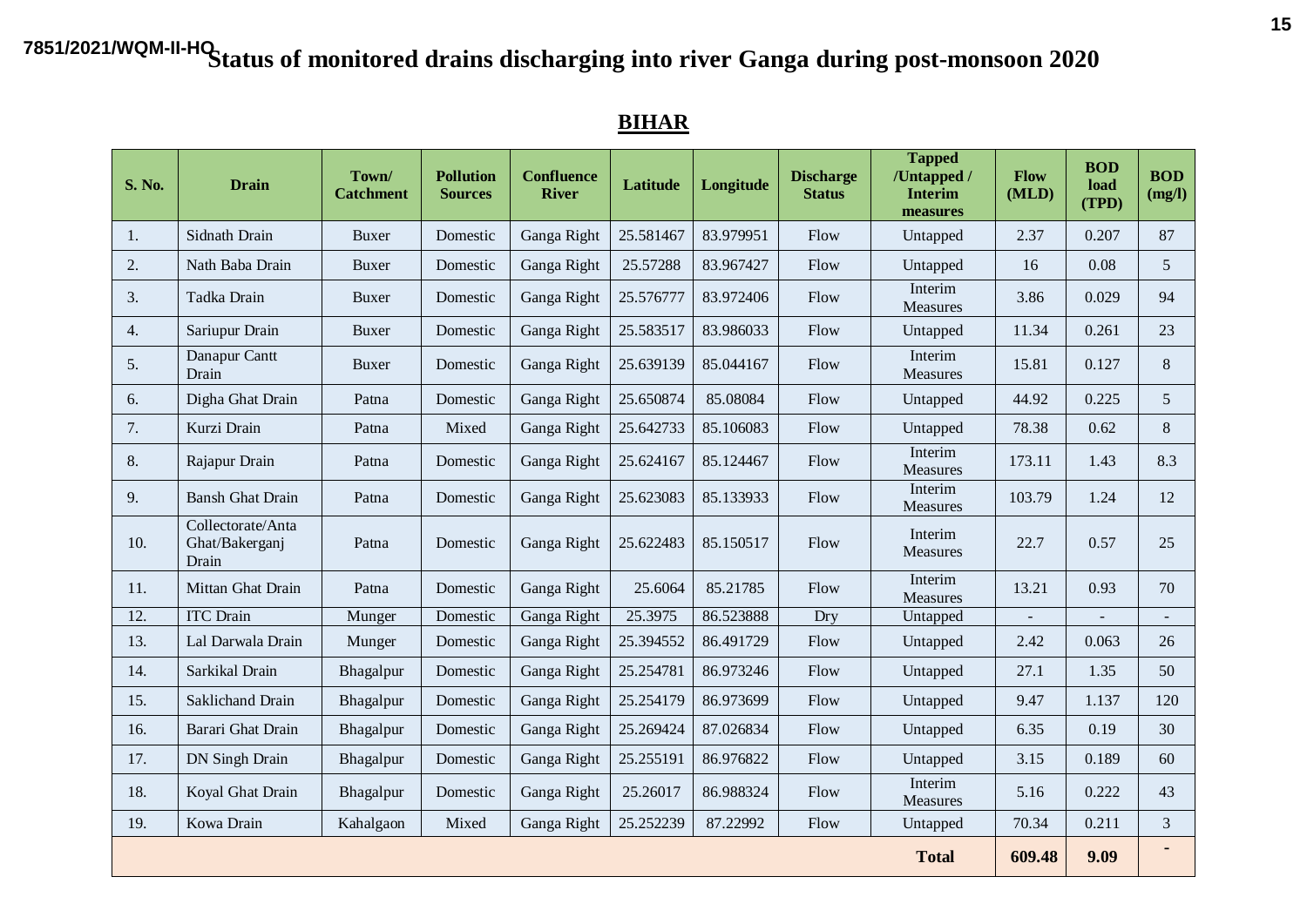| S.<br>No.      | <b>Drain</b>         | Town/<br><b>Catchment</b> | <b>Pollution</b><br><b>Sources</b> | <b>Confluence</b><br><b>River</b> | Latitude  | Longitude | <b>Discharge</b><br><b>Status</b> | <b>Tapped /Untapped</b><br>/ Interim measures | <b>Flow</b><br>(MLD) | <b>BOD</b><br>load<br>(TPD) | <b>BOD</b><br>(mg/l) |
|----------------|----------------------|---------------------------|------------------------------------|-----------------------------------|-----------|-----------|-----------------------------------|-----------------------------------------------|----------------------|-----------------------------|----------------------|
|                | Gopal Pull<br>Nallah | Sahebganj                 | Domestic                           | Ganga Right                       | 25.252239 | 87.22992  | Flow                              | Untapped                                      | 1.96                 | 0.427                       | 218                  |
| $\overline{2}$ | Jharna<br>Nallah     | Sahebganj                 | Domestic                           | Ganga Left                        | 25.247836 | 87.642379 | $\overline{\phantom{a}}$          | Tapped                                        |                      | -                           |                      |
| 3              | Mahajan<br>Toli      | Sahibganj                 | Domestic                           | Ganga Right                       | 25.055245 | 87.836623 | Flow                              | <b>Interim Measures</b>                       | 0.01                 | 0.003                       | 266                  |
| $\overline{4}$ | Kasim<br>Bazar       | Sahibganj                 | Domestic                           | Ganga Right                       | 25.056815 | 87.829289 | Flow                              | <b>Interim Measures</b>                       | 0.101                | 0.023                       | 232                  |
| 5              | Neel Kothi           | Sahibganj                 | Domestic                           | Ganga Right                       | 25.05733  | 87.828064 | Flow                              | <b>Interim Measures</b>                       | 0.04                 | 0.011                       | 266                  |
| 6              | Ferry Ghat           | Sahibganj                 | Domestic                           | Ganga Right                       | 25.055245 | 87.836623 | Flow                              | Interim Measures                              | 0.782                | 0.172                       | 220                  |
|                |                      |                           |                                    |                                   |           |           |                                   | <b>Total</b>                                  | 2.89                 | 0.63                        |                      |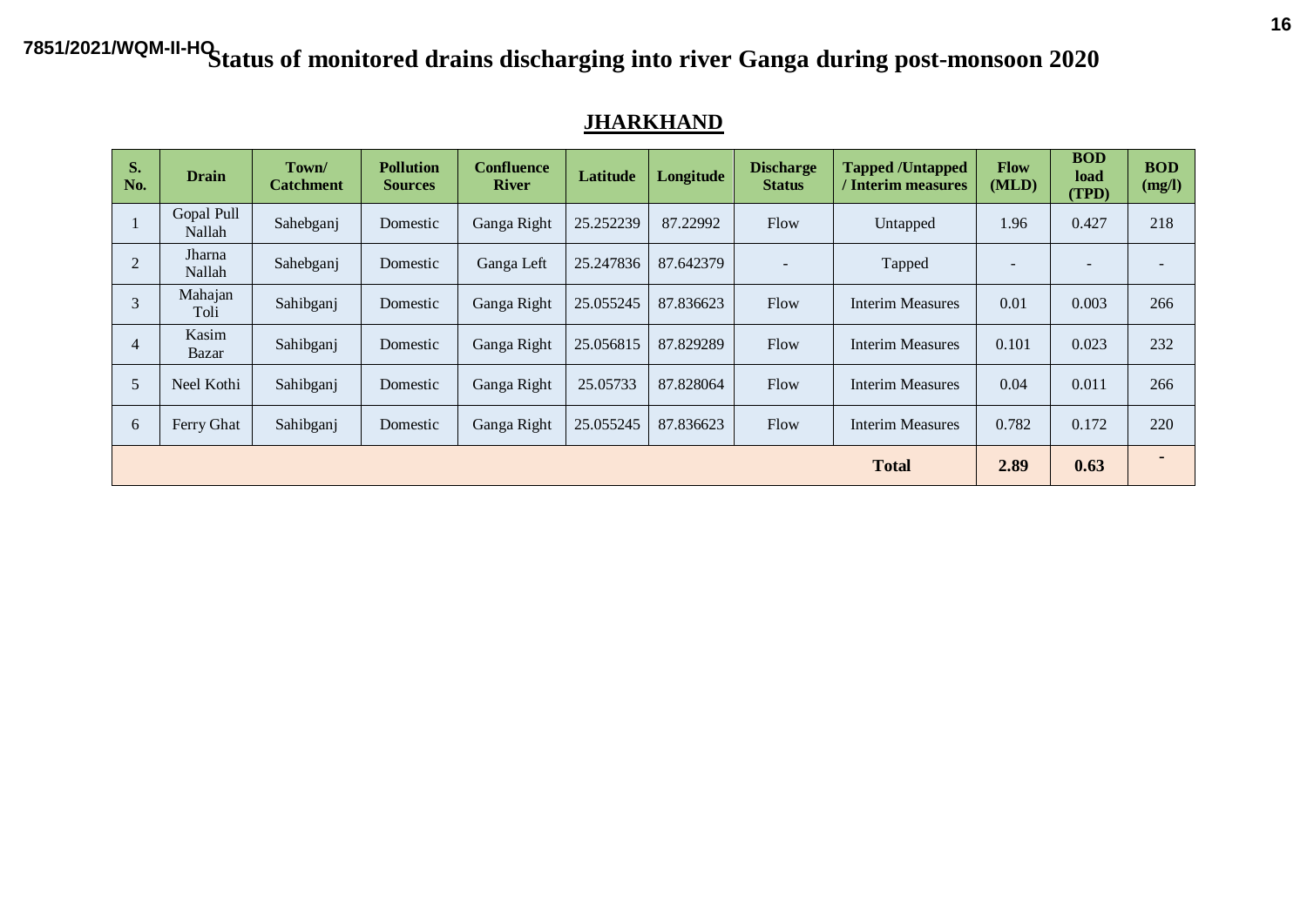#### **WEST BENGAL**

| <b>S.No.</b>     | <b>Drain</b>                                        | Town/<br><b>Catchment</b> | <b>Pollution</b><br><b>Sources</b> | <b>Confluence</b><br><b>River</b> | <b>Latitude</b> | Longitude | <b>Discharge</b><br><b>Status</b> | <b>Tapped</b><br>/Untapped /<br><b>Interim</b><br>measures | Flow<br>(MLD) | <b>BOD</b><br>load<br>(TPD) | <b>BOD</b><br>(mg/l) |
|------------------|-----------------------------------------------------|---------------------------|------------------------------------|-----------------------------------|-----------------|-----------|-----------------------------------|------------------------------------------------------------|---------------|-----------------------------|----------------------|
| 1.               | Jangipur Drain                                      | Jangipur                  | Domestic                           | Ganga Left                        | 24.464735       | 88.069006 | Flow                              | Interim<br><b>Measures</b>                                 | 0.11          | 0.01                        | 70                   |
| 2.               | Majher Char Khal                                    | Kalyani                   | Domestic                           | Ganga Left                        | 22.974131       | 88.409981 | Flow                              | Untapped                                                   | 18.33         | 0.26                        | 14                   |
| 3.               | Halisahar Drain                                     | Halisahar                 | Domestic                           | Ganga Left                        | 22.928131       | 88.410995 | $\blacksquare$                    | Tapped                                                     | 107.96        | 3.13                        | 29                   |
| $\overline{4}$ . | Garifa Drain-<br>South/Ramaghat-Open<br>Pucca Drain | Garifa                    | Domestic                           | Ganga Left                        | 22.906976       | 88.405391 | Flow                              | Untapped                                                   | 19.5          | 1.99                        | 102                  |
| 5.               | Garifa Drain-North                                  | Garifa                    | Mixed                              | Ganga Left                        | 22.908544       | 88.406185 | Flow                              | Untapped                                                   | 34            | 2.35                        | 69                   |
| 6.               | Thanar Khal                                         | Naihati                   | Domestic                           | Ganga Left                        | 22.89316        | 88.41222  | Flow                              | Untapped                                                   | 12.53         | 0.78                        | 62                   |
| 7.               | Dhopa Ghat Drain                                    | Hooghly                   | Domestic                           | Ganga Right                       | 22.953283       | 88.405553 | Flow                              | Untapped                                                   | 3.58          | 0.12                        | 34                   |
| 8.               | Imambara Khal                                       | Hooghly                   | Domestic                           | Ganga Right                       | 22.90892        | 88.400824 | Flow                              | Untapped                                                   | 26.67         | 0.56                        | 21                   |
| 9.               | <b>BTPS Out fall Drain-I</b>                        | Hooghly                   | Domestic                           | Ganga Right                       | 22.997221       | 88.406586 | Flow                              | Untapped                                                   | 29.07         | 0.09                        | 3                    |
| 10.              | <b>ITC Triveni Drain</b>                            | Hooghly                   | Mixed                              | Ganga Right                       | 23.003944       | 88.410901 | Flow                              | Untapped                                                   | 12.18         | 0.06                        | $5\overline{)}$      |
| 11.              | Chinsurah-Majir Rasta<br>Drain                      | Hooghly                   | Domestic                           | Ganga Right                       | 22.52318        | 88.23314  | Flow                              | Untapped                                                   | 50.56         | 1.82                        | 36                   |
| 12.              | Chinsurah-Chandni Ghat<br>Drain                     | Chinsurah                 | Domestic                           | Ganga Right                       | 22.912617       | 88.398112 | Flow                              | Untapped                                                   | 5.65          | 0.11                        | 20                   |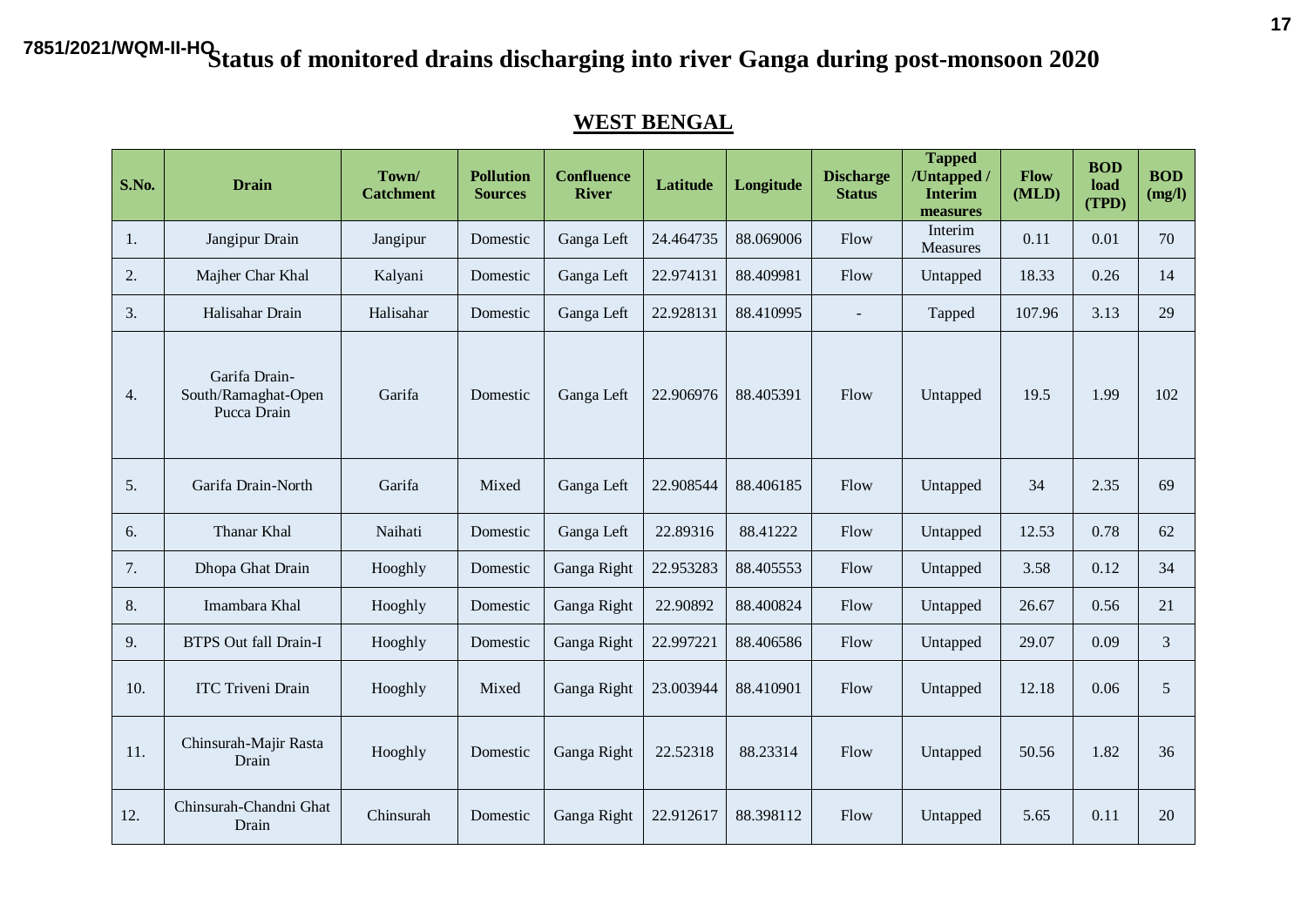| <b>S.No.</b> | <b>Drain</b>                              | Town/<br><b>Catchment</b> | <b>Pollution</b><br><b>Sources</b> | <b>Confluence</b><br><b>River</b> | Latitude  | Longitude | <b>Discharge</b><br><b>Status</b> | <b>Tapped</b><br>/Untapped /<br><b>Interim</b><br>measures | Flow<br>(MLD) | <b>BOD</b><br>load<br>(TPD) | <b>BOD</b><br>(mg/l) |
|--------------|-------------------------------------------|---------------------------|------------------------------------|-----------------------------------|-----------|-----------|-----------------------------------|------------------------------------------------------------|---------------|-----------------------------|----------------------|
| 13.          | Chandannagar Drain                        | Chandannagar              | Domestic                           | Ganga Right                       | 22.856941 | 88.369966 | Flow                              | Untapped                                                   | 1.6           | 0.03                        | 21                   |
| 14.          | Bhatapara Drain                           | Bhatapara                 | Domestic                           | Ganga Left                        | 22.871384 | 88.399027 | Flow                              | Untapped                                                   | 6.67          | 1.24                        | 186                  |
| 15.          | Bhatapara-Open Pucca<br>Drain             | Bhatapara                 | Domestic                           | Ganga Left                        | 22.880222 | 88.41326  | Flow                              | Untapped                                                   | 45.16         | 3.52                        | 78                   |
| 16.          | Baidyabati Drain                          | Baidyabati                | Mixed                              | Ganga Right                       | 22.780624 | 88.329764 | Flow                              | Untapped                                                   | 338.601       | 4.06                        | 12                   |
| 17.          | Debitala Pancha Khal                      | Ichapur                   | Domestic                           | Ganga Left                        | 22.806031 | 88.353101 | Flow                              | Untapped                                                   | 35.22         | 3.1                         | 88                   |
| 18.          | <b>DVC</b> Canal                          | Champdani                 | Mixed                              | Ganga Right                       | 22.806132 | 88.353207 | Flow                              | Untapped                                                   | 1762.75       | 54.65                       | 31                   |
| 19.          | Serampore/Bhagirathi<br>Drain             | Serampore                 | Domestic                           | Ganga Right                       | 22.743743 | 88.355817 | Flow                              | Untapped                                                   | 11            | 0.53                        | 48                   |
| 20.          | Chatra Khal                               | Serampore                 | Domestic                           | Ganga Right                       | 22.758033 | 88.341337 | Flow                              | Untapped                                                   | 48            | 2.5                         | 52                   |
| 21.          | Barrackpore Khal (SP<br>Bunglalow)        | Barrackpore               | Domestic                           | Ganga Left                        | 22.769605 | 88.340448 | Flow                              | Untapped                                                   | 24            | 3.6                         | 150                  |
| 22.          | Gandhighat Drain                          | Barrackpore               | Domestic                           | Ganga Left                        | 22.750508 | 88.364242 | Flow                              | Tapped                                                     | 5.04          | 0.06                        | 11                   |
| 23.          | Dhobi Ghat Drain                          | Barrackpore               | Domestic                           | Ganga Left                        | 22.768942 | 88.345204 | Flow                              | Untapped                                                   | 1.2           | 0.02                        | 20                   |
| 24.          | Titagarh/Bishallaxmi<br><b>Ghat Drain</b> | Titagarh                  | Mixed                              | Ganga Left                        | 22.733627 | 88.363508 | Flow                              | Untapped                                                   | 8.91          | 0.55                        | 62                   |
| 25.          | Hasting Ghat Drain                        | Rishra                    | Mixed                              | Ganga Right                       | 22.724146 | 88.35563  | Flow                              | Untapped                                                   | 14.2          | 2.31                        | 163                  |
| 26.          | <b>Bagh Khal</b>                          | Rishra &<br>Konnagar      | Mixed                              | Ganga Right                       | 22.71415  | 88.356602 | Flow                              | Untapped                                                   | 97.5          | 7.8                         | 80                   |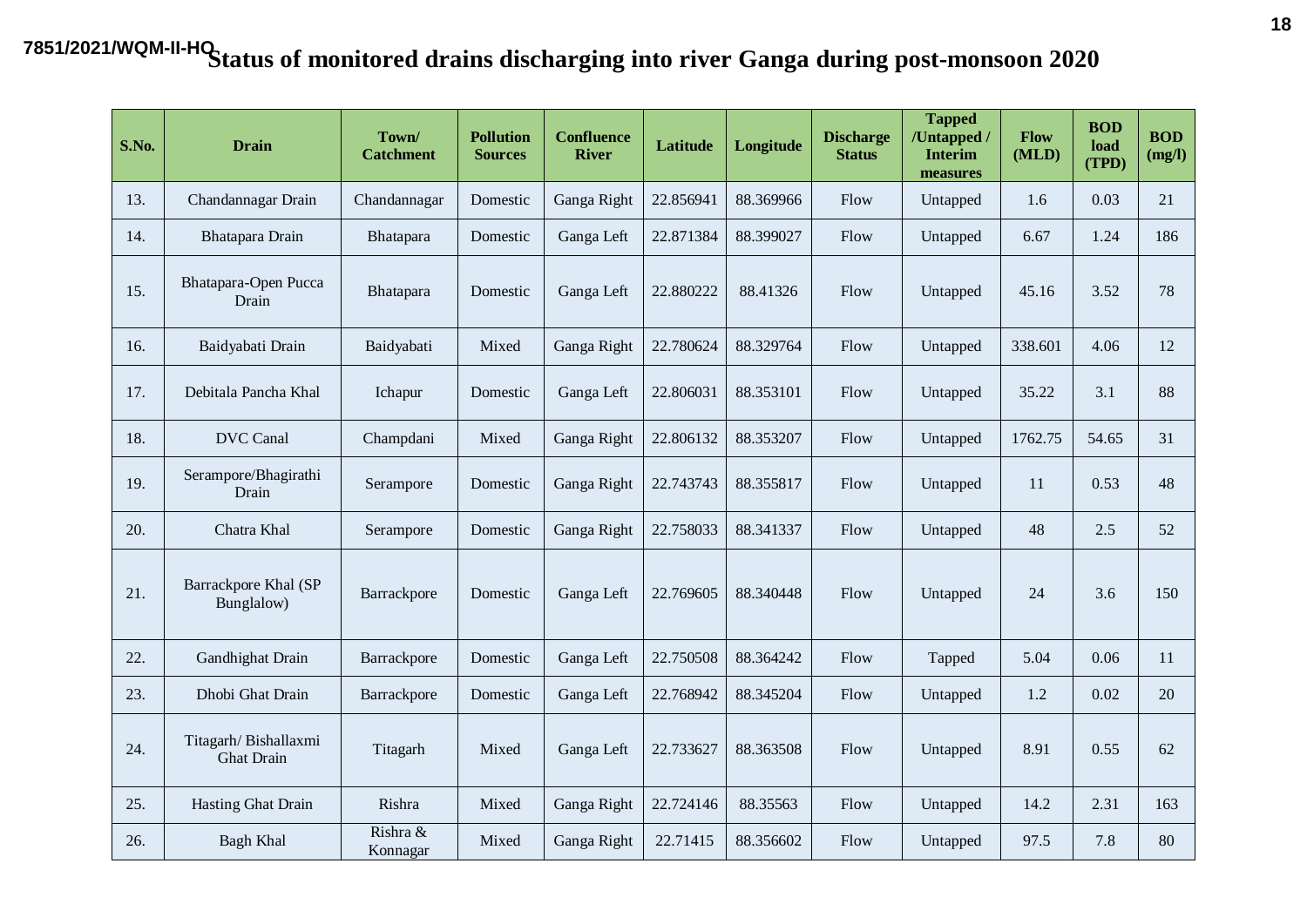| <b>S.No.</b> | <b>Drain</b>                            | Town/<br><b>Catchment</b> | <b>Pollution</b><br><b>Sources</b> | <b>Confluence</b><br><b>River</b> | Latitude  | Longitude | <b>Discharge</b><br><b>Status</b> | <b>Tapped</b><br>/Untapped /<br><b>Interim</b><br>measures | Flow<br>(MLD) | <b>BOD</b><br>load<br>(TPD) | <b>BOD</b><br>(mg/l) |
|--------------|-----------------------------------------|---------------------------|------------------------------------|-----------------------------------|-----------|-----------|-----------------------------------|------------------------------------------------------------|---------------|-----------------------------|----------------------|
| 27.          | Khardah Municipal<br>Drain              | Khardah                   | Domestic                           | Ganga Left                        | 22.72587  | 88.366067 | Flow                              | Untapped                                                   | 178.1         | 5.88                        | 33                   |
| 28.          | Balughat-Manirampur<br>Pucca Drain      | Khardah                   | Domestic                           | Ganga Left                        | 22.772349 | 88.33602  | Flow                              | Untapped                                                   | 0.9           | 0.06                        | 70                   |
| 29.          | Champdany Ferry Ghat/<br>Paolghat Drain | Khardah                   | Mixed                              | Ganga Right                       | 22.79976  | 88.349396 | Flow                              | Untapped                                                   | 2.69          | 0.22                        | 81                   |
| 30.          | Dawnagazi Ghat Drain                    | Bally                     | Domestic                           | Ganga Right                       | 22.642854 | 88.352733 | Flow                              | Untapped                                                   | 6.43          | 0.39                        | 60                   |
| 31.          | Balli Khal                              | Bally                     | Mixed                              | Ganga Right                       | 22.655    | 88.3475   | Flow                              | Untapped                                                   | 1084          | 5.42                        | 5                    |
| 32.          | Jagatnath Ghat Drain-1                  | Belur                     | Domestic                           | Ganga Right                       | 22.619721 | 88.360947 | Flow                              | Untapped                                                   | 10.78         | 0.84                        | 78                   |
| 33.          | Kamarhati Drain @ Jute<br>Mill          | Baranagar                 | Mixed                              | Ganga Left                        | 22.675308 | 88.365233 | Flow                              | Untapped                                                   | 13.34         | 1.39                        | 104                  |
| 34.          | PB Ghat Drain                           | Baranagar                 | Domestic                           | Ganga Left                        | 22.684166 | 88.366111 | Flow                              | Untapped                                                   | 2.16          | 0.09                        | 40                   |
| 35.          | Baranagar/Kuthighat<br>Khal             | Baranagar                 | Domestic                           | Ganga Left                        | 22.636682 | 88.363629 | Flow                              | Untapped                                                   | 1.5           | 0.06                        | 40                   |
| 36.          | Chitpur Ghat Khal                       | Chitpur                   | Domestic                           | Ganga Left                        | 22.606978 | 88.374592 | Flow                              | Untapped                                                   | 368.78        | 5.16                        | 14                   |
| 37.          | Cossipore/ Kashipur<br>Khal             | Cossipore                 | Domestic                           | Ganga Left                        | 22.613378 | 88.368588 | Flow                              | Untapped                                                   | 86.89         | 4.34                        | 50                   |
| 38.          | Muni Khali Khal                         | Shobhabazar/<br>Chorial   | Domestic                           | Ganga Left                        | 22.52567  | 88.245923 | Flow                              | Untapped                                                   | 25.3          | 0.81                        | 32                   |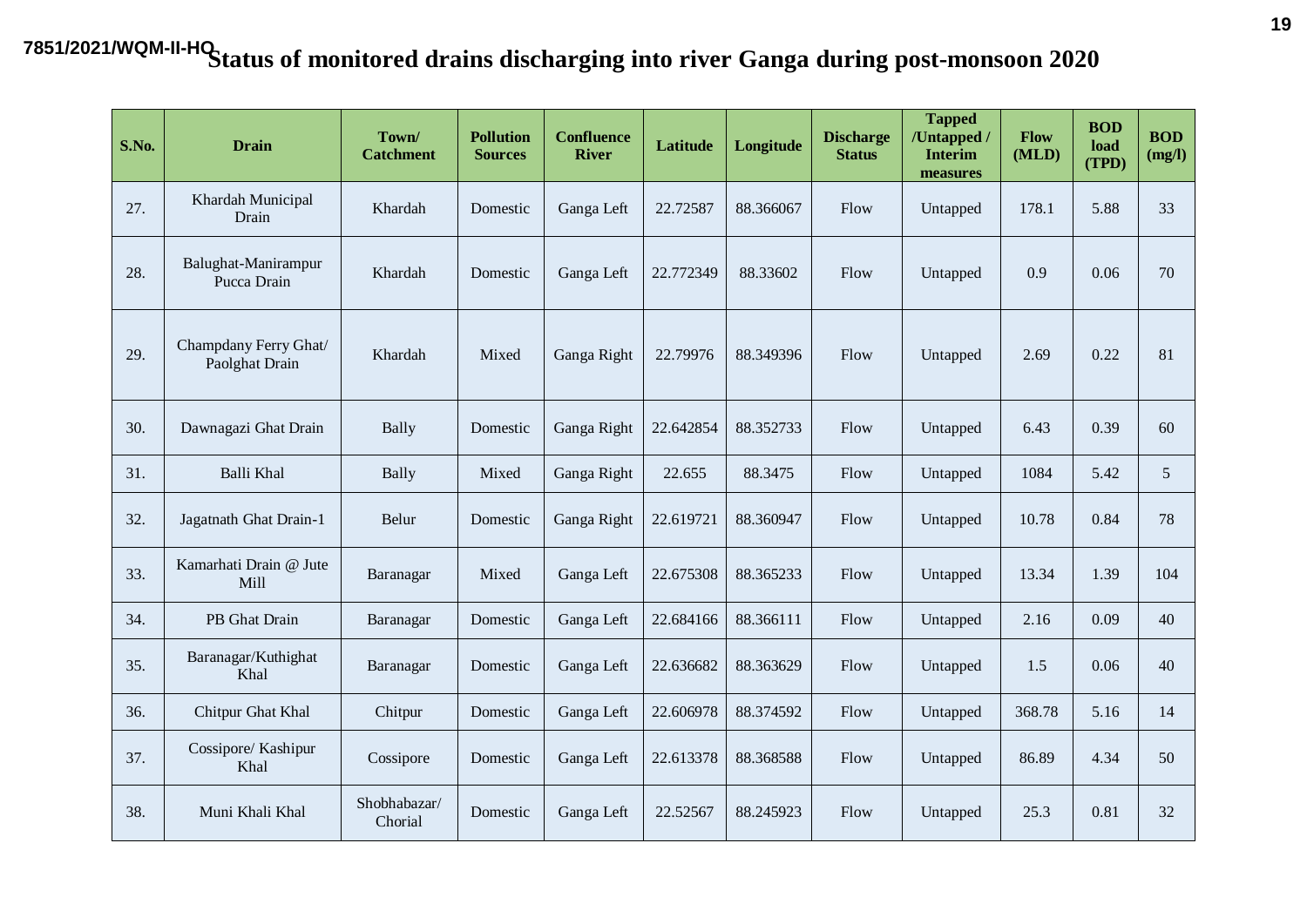| <b>S.No.</b> | <b>Drain</b>                    | Town/<br><b>Catchment</b> | <b>Pollution</b><br><b>Sources</b> | <b>Confluence</b><br><b>River</b> | Latitude  | Longitude | <b>Discharge</b><br><b>Status</b> | <b>Tapped</b><br>/Untapped /<br><b>Interim</b><br>measures | Flow<br>(MLD) | <b>BOD</b><br>load<br>(TPD) | <b>BOD</b><br>(mg/l) |
|--------------|---------------------------------|---------------------------|------------------------------------|-----------------------------------|-----------|-----------|-----------------------------------|------------------------------------------------------------|---------------|-----------------------------|----------------------|
| 39.          | Pratapnagar-Rajbari<br>Drain    | Howrah                    | Domestic                           | Ganga Left                        | 22.844062 | 88.378499 | Flow                              | Untapped                                                   | 1.93          | 0.28                        | 143                  |
| 40.          | <b>Telkal Ghat Drain</b>        | Howrah                    | Mixed                              | Ganga Right                       | 22.576398 | 88.340144 | Flow                              | Untapped                                                   | 13.68         | 1.09                        | 80                   |
| 41.          | Ramkrishna Mullickghat<br>Drain | Howrah                    | Mixed                              | Ganga Right                       | 22.30830  | 88.336972 | Flow                              | Untapped                                                   | 0.16          | $\mathbf{0}$                | 24                   |
| 42.          | 101, Foreshore Road<br>Drain    | Howrah                    | Mixed                              | Ganga Right                       | 22.562088 | 88.327223 | Flow                              | Untapped                                                   | 9.88          | 1.03                        | 104                  |
| 43.          | Sarasvati Khal                  | Howrah                    | Domestic                           | Ganga Right                       | 22.562488 | 88.229726 | Flow                              | Untapped                                                   | 38.32         | 0.77                        | 20                   |
| 44.          | Tolly Nala                      | Kalighat                  | Domestic                           | Ganga Left                        | 22.550672 | 88.324542 | Flow                              | Untapped                                                   | 387.8         | 14.74                       | 38                   |
| 45.          | Nimtala Khal                    | Kalighat                  | Domestic                           | Ganga Left                        | 22.858406 | 88.242108 | Flow                              | Untapped                                                   | 33.52         | 1.14                        | 34                   |
| 46.          | Dhankheti/ PB Ghat<br>Khal      | Khidderpore               | Mixed                              | Ganga Left                        | 22.547839 | 88.289185 | Flow                              | Untapped                                                   | 16.6          | 1.44                        | 87                   |
| 47.          | Shibpur Burningghat<br>Drain    | Shibpur                   | Domestic                           | Ganga Right                       | 22.56069  | 88.32582  | Flow                              | Untapped                                                   | 4.01          | 1.08                        | 270                  |
| 48.          | Bagher Khal                     | Garden Reach              | Domestic                           | Ganga Left                        | 22.955611 | 88.423912 | Flow                              | Untapped                                                   | 52.25         | 0.68                        | 13                   |
| 49.          | 130 Foreshore Road<br>Drain     | Garden Reach              | Domestic                           | Ganga Right                       | 22.57117  | 88335156  | Flow                              | Untapped                                                   | 19.03         | 1.43                        | 75                   |
| 50.          | Nazerganj Khal                  | Sankrail                  | Mixed                              | Ganga Right                       | 22.556958 | 88.276653 | Flow                              | Untapped                                                   | 406.1         | 8.12                        | 20                   |
| 51.          | Singhi More Khal                | Sankrail                  | Domestic                           | Ganga Right                       | 22.542507 | 88.231924 | Flow                              | Untapped                                                   | 4.5           | 0.03                        | 6                    |
| 52.          | N.C. Pal Khal                   | Sankrail                  | Domestic                           | Ganga Right                       | 22.566043 | 88.244945 | Flow                              | Untapped                                                   | 18.41         | 0.2                         | 11                   |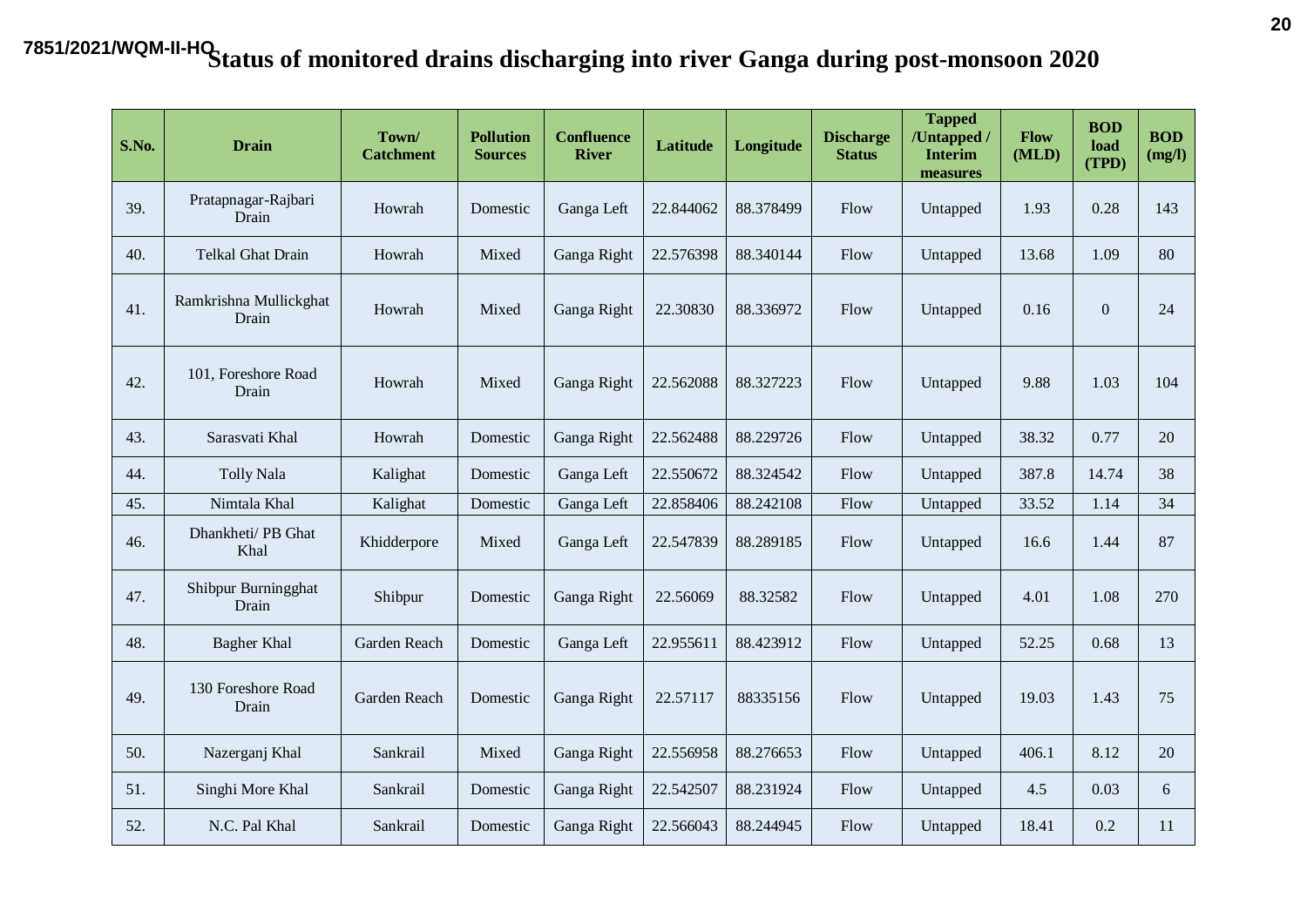| S.No. | <b>Drain</b>                               | Town/<br><b>Catchment</b> | <b>Pollution</b><br><b>Sources</b> | <b>Confluence</b><br><b>River</b> | Latitude  | Longitude | <b>Discharge</b><br><b>Status</b> | <b>Tapped</b><br>/Untapped /<br><b>Interim</b><br>measures | <b>Flow</b><br>(MLD) | <b>BOD</b><br>load<br>(TPD) | <b>BOD</b><br>(mg/l) |
|-------|--------------------------------------------|---------------------------|------------------------------------|-----------------------------------|-----------|-----------|-----------------------------------|------------------------------------------------------------|----------------------|-----------------------------|----------------------|
| 53.   | Bazarpara-Garighat<br>Drain/ Sharenga Khal | Sankrail/<br>Sarenga      | Mixed                              | Ganga Right                       | 22.521185 | 88.206792 | Flow                              | Untapped                                                   | 789                  | 11.05                       | 14                   |
| 54.   | Akhra Food Ghat drain                      | <b>Budge Budge</b>        | Domestic                           | Ganga Left                        | 22.528699 | 88.247776 | Flow                              | Untapped                                                   | 304.7                | 6.09                        | 20                   |
| 55.   | <b>Alliance Mill Drain</b>                 | Jagatddal                 | Domestic                           | Ganga Left                        | 22.858406 | 88.374592 | Flow                              | Tapped                                                     | 2.82                 | 0.34                        | 120                  |
| 56.   | Rosbara Drain                              | Bandel                    | Domestic                           | Ganga Right                       | 22.918529 | 88.395952 | Flow                              | Untapped                                                   | 23.88                | 0.43                        | 18                   |
|       |                                            |                           |                                    |                                   |           |           |                                   | <b>Total</b>                                               | 6627.45              | 169.84                      |                      |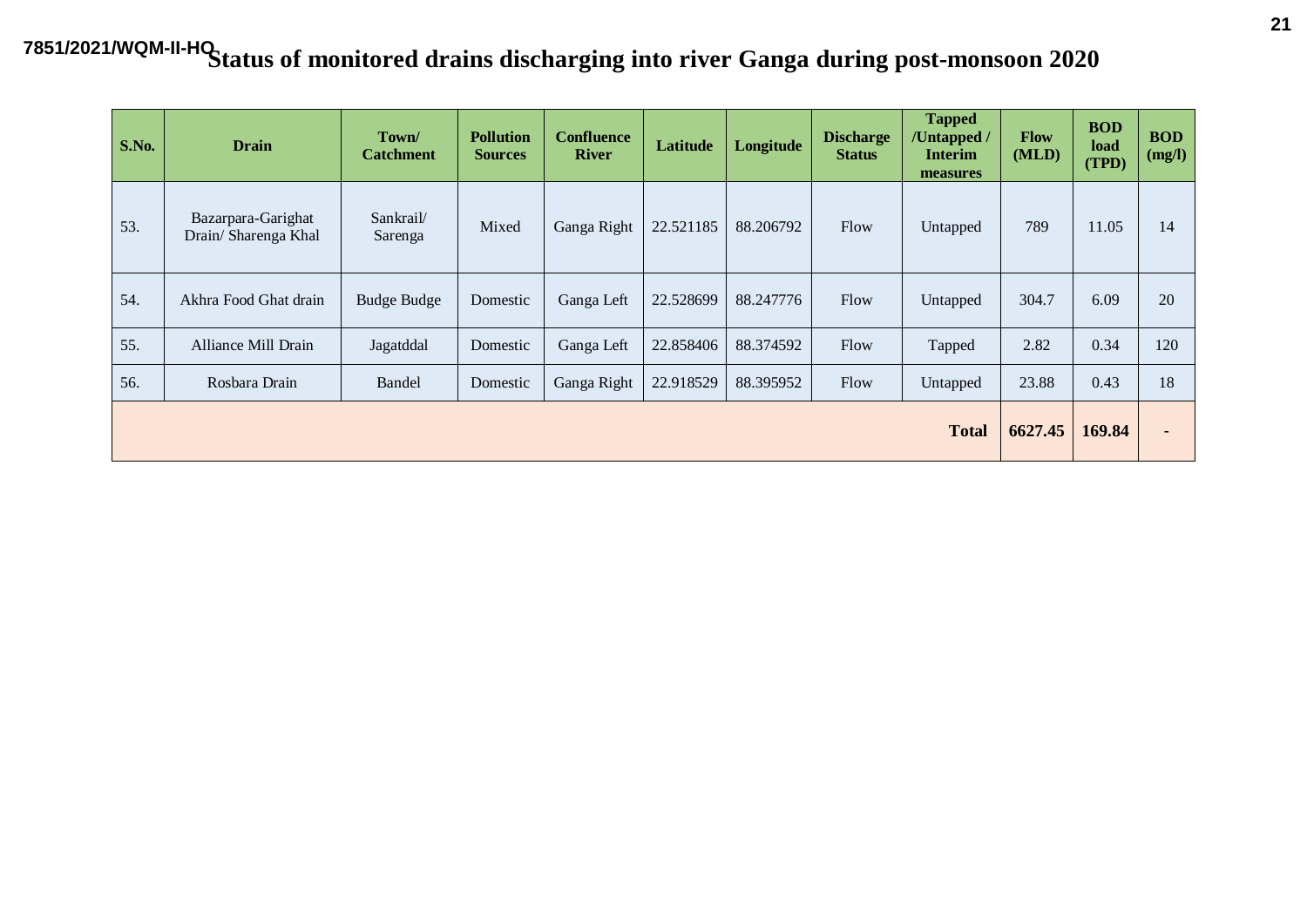#### **Status of post-monsoon 2020 monitored drains discharging into tributary (Banganga) in Uttarakhand state.**

#### **BANGANGA**

| <b>S. No.</b> | <b>Drain</b>      | Town/<br><b>Catchment</b> | <b>Pollution</b><br><b>Sources</b> | <b>Confluence</b><br><b>River</b> | Latitude  | Longitude | <b>Discharge Status</b>                                    | <b>Tapped</b><br>/Untapped/<br><b>Interim</b><br>measures | <b>Flow</b><br>(MLD) | <b>BOD</b><br>load<br>(TPD) | <b>BOD</b> |
|---------------|-------------------|---------------------------|------------------------------------|-----------------------------------|-----------|-----------|------------------------------------------------------------|-----------------------------------------------------------|----------------------|-----------------------------|------------|
| $\perp$ .     | Laksar<br>Drain   | Lakshar                   | Mixed                              | Banganga Left                     | 29.629322 | 78.018041 | Flow                                                       | Untapped                                                  | 169.17               | 2.8                         | 16.55      |
| 2.            | Rawlirao<br>Drain | Haridwar                  | Domestic                           | Sukhi Nadi<br>Right-<br>Ramganga  | 29.871303 | 78.074109 | Sampling was not<br>done due to<br>eutrophic<br>condition. | Untapped                                                  |                      |                             |            |
|               |                   |                           |                                    |                                   |           |           |                                                            | <b>Total</b>                                              | 169.17               | 2.8                         |            |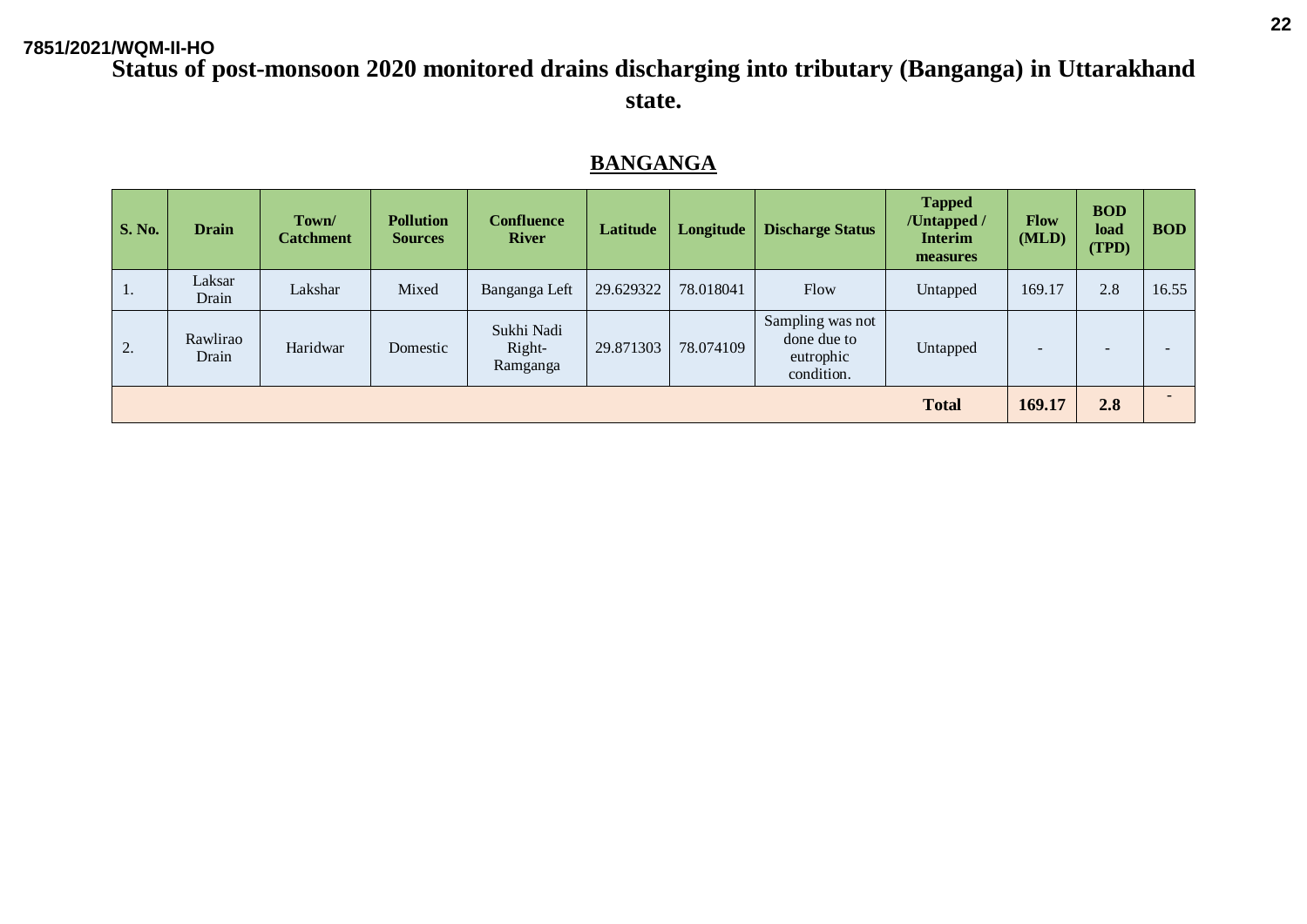| S.<br>No.      | <b>Drain</b>                           | Town/<br><b>Catchment</b> | <b>Pollution</b><br><b>Sources</b> | <b>Confluence</b><br><b>River</b> | Latitude  | Longitude | <b>Discharge Status</b>                                                                  | <b>Tapped</b><br>/Untapped /<br><b>Interim</b><br>measures | Flow<br>(MLD) | <b>BOD</b><br>load<br>(TPD) | <b>BOD</b><br>(mg/l) |
|----------------|----------------------------------------|---------------------------|------------------------------------|-----------------------------------|-----------|-----------|------------------------------------------------------------------------------------------|------------------------------------------------------------|---------------|-----------------------------|----------------------|
| 1              | Punsi Drain                            | Seohara                   | Mixed                              | Chhoti<br>Ganga-<br>Ramganga      | 29.119835 | 78.668716 | Flow                                                                                     | Untapped                                                   | 26.12         | 0.08                        | 3.2                  |
| $\overline{2}$ | Rampur Drain                           | Rampur                    | Mixed                              | Ramganga<br>Right                 | 28.769047 | 79.024831 | Flow                                                                                     | Untapped                                                   | 11            | 1.98                        | 180                  |
| $\mathbf{3}$   | Moradabad/Karula<br>Drain              | Moradabad                 | Mixed                              | Ramganga<br>Right                 | 28.772019 | 78.817265 | Flow                                                                                     | Untapped                                                   | 31.96         | 1.21                        | 38                   |
| $\overline{4}$ | Nawabpura Drain1                       | Moradabad                 | Domestic                           | Ramganga<br>Right                 | 28.847059 | 78.784073 | Flow                                                                                     | Untapped                                                   | 10.37         | 1.35                        | 130                  |
| 5              | Nawabpura Drain2                       | Moradabad                 | Domestic                           | Ramganga<br>Right                 | 28.844451 | 78.786384 | Flow was not<br>measureable due to<br>cover by solid<br>waste, sampling<br>was not done. | Untapped                                                   |               |                             |                      |
| 6              | Jhabbu Ka Nala                         | Moradabad                 | Domestic                           | Ramganga<br>Right                 | 28.847593 | 78.783044 | Flow                                                                                     | Untapped                                                   | 4.98          | 0.69                        | 38                   |
| $\overline{7}$ | Vivekanand<br>Hospital Drain-Left      | Moradabad                 | Domestic                           | Ramganga<br>Left                  | 28.890677 | 78.74358  | Dry                                                                                      | Untapped                                                   |               | $\overline{\phantom{a}}$    |                      |
| 8              | Vivekanand<br>Hospital Drain-<br>Right | Moradabad                 | Domestic                           | Ramganga<br>Left                  | 28.889663 | 78.745398 | Flow                                                                                     | Untapped                                                   | 26.34         | 1.05                        | 40                   |
| 9              | <b>MIT</b> Drain                       | Moradabad                 | Domestic                           | Ramganga<br>Right                 | 28.872603 | 78.757709 | Flow                                                                                     | Untapped                                                   | 34.59         | 2.14                        | 62                   |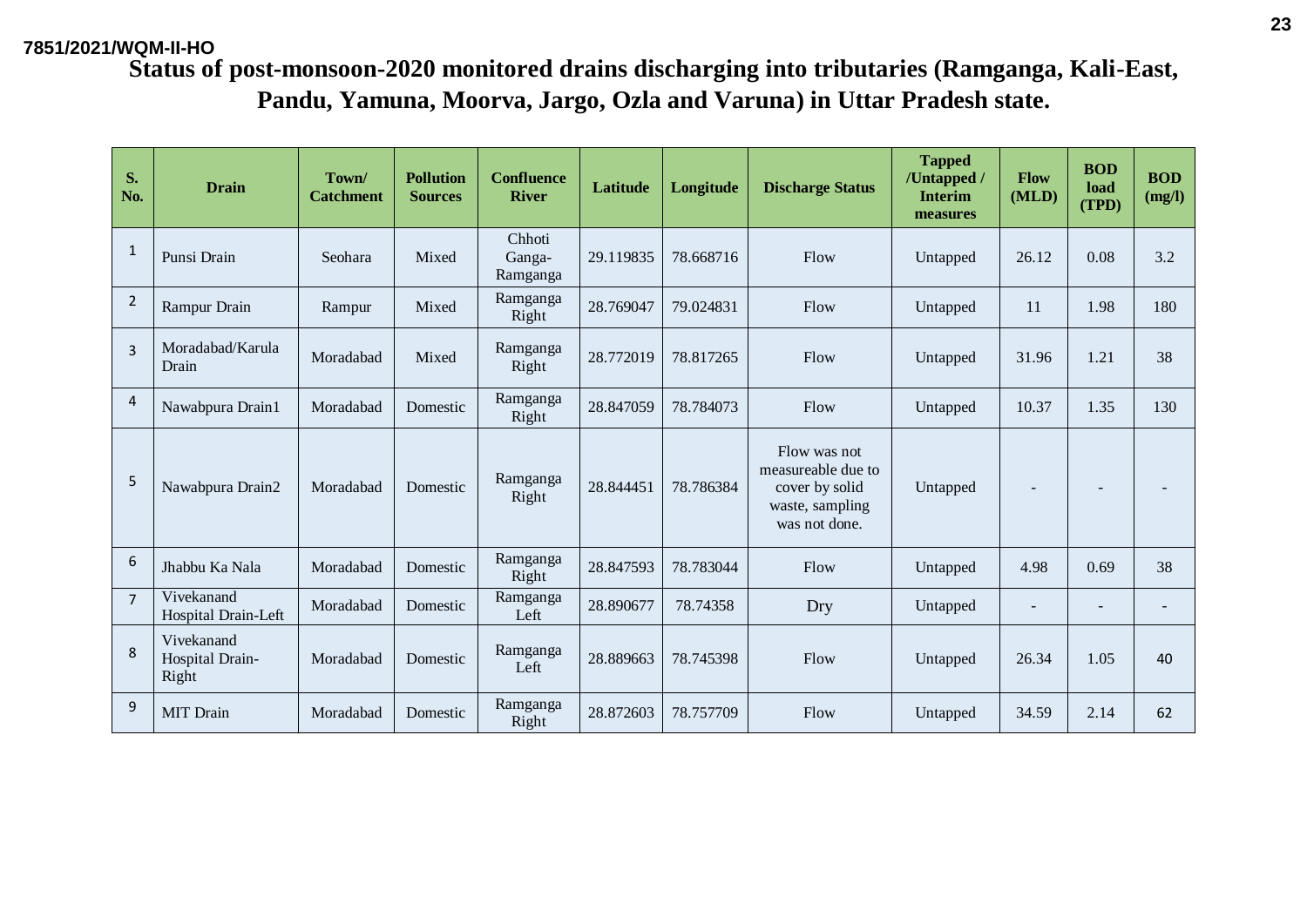#### **7851/2021/WQM-II-HO**

| <b>S. No.</b> | <b>Drain</b>                               | Town/<br><b>Catchment</b> | <b>Pollution</b><br><b>Sources</b> | <b>Confluence</b><br><b>River</b> | Latitude  | Longitude | <b>Discharge</b><br><b>Status</b>                                                                | <b>Tapped</b><br>/Untapped<br>/ Interim<br>measures | Flow (MLD) | <b>BOD</b> load (TPD) | <b>BOD</b><br>(mg/l) |
|---------------|--------------------------------------------|---------------------------|------------------------------------|-----------------------------------|-----------|-----------|--------------------------------------------------------------------------------------------------|-----------------------------------------------------|------------|-----------------------|----------------------|
| 10            | Moksh Dham<br>Drain                        | Moradabad                 | Domestic                           | Ramganga<br>Right                 | 28.881376 | 78.752528 | Flow                                                                                             | Untapped                                            | 17.15      | 0.62                  | 36                   |
| 11            | <b>TDI City Drain</b>                      | Moradabad                 | Domestic                           | Ramganga<br>Right                 | 28.875284 | 78.755696 | Flow                                                                                             | Untapped                                            | 2.26       | 0.57                  | 253                  |
| 12            | Chakkar Ki<br>Milak/<br>Mukarampur         | Moradabad                 | Domestic                           | Ramganga<br>Right                 | 28.860662 | 78.770246 | Flow                                                                                             | Untapped                                            | 8.29       | 2.13                  | 257                  |
| 13            | Jigar Colony                               | Moradabad                 | Domestic                           | Ramganga<br>Right                 | 28.854093 | 78.774123 |                                                                                                  | Tapped                                              |            |                       |                      |
| 14            | Katghar<br><b>Railway Station</b><br>Drain | Moradabad                 | Mixed                              | Ramganga<br>Right                 | 28.825739 | 78.79789  | Flow was not<br>measureable,<br>due to closed<br>drain.                                          | Untapped                                            |            |                       | 217                  |
| 15            | Barbalan Drain                             | Moradabad                 | Mixed                              | Ramganga<br>Right                 | 28.833292 | 78.79573  | Flow                                                                                             | Untapped                                            | 19.93      | 4.32                  | 57                   |
| 16            | Kudaghar Drain                             | Moradabad                 | Domestic                           | Ramganga<br>Right                 | 28.829022 | 78.796235 | Flow was not<br>measureable<br>due to<br>covered by<br>solid waste,<br>sampling was<br>not done. | Untapped                                            |            |                       |                      |
| 17            | Jama Masjid<br>Left Drain                  | Moradabad                 | Domestic                           | Ramganga<br>Right                 | 28.834909 | 78.794614 | Flow was not<br>measureable<br>due to<br>covered by<br>solid waste,<br>sampling was<br>not done  | Untapped                                            |            |                       |                      |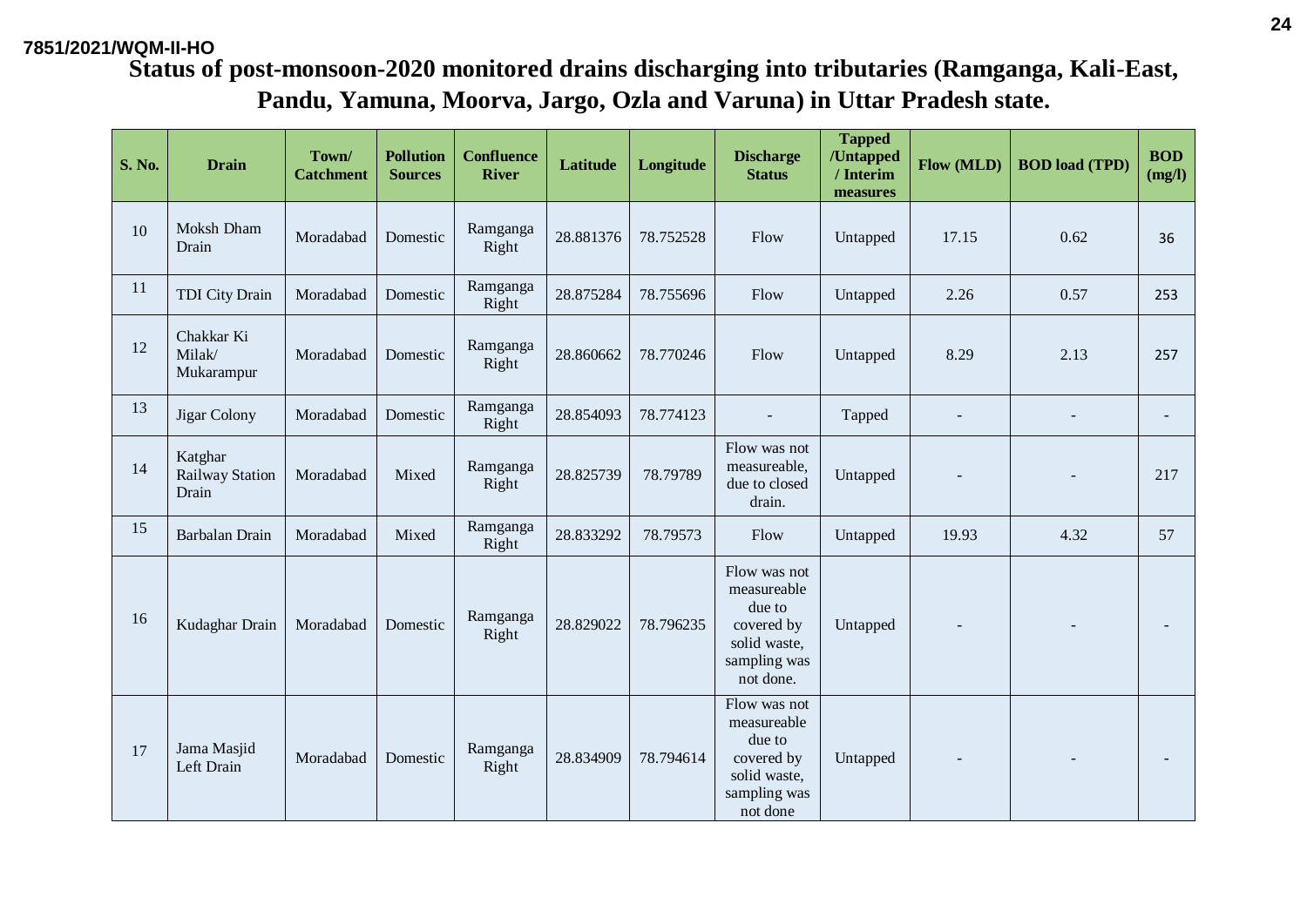| <b>S. No.</b> | <b>Drain</b>                      | Town/<br><b>Catchment</b> | <b>Pollution</b><br><b>Sources</b> | <b>Confluence</b><br><b>River</b> | <b>Latitude</b> | Longitude | <b>Discharge</b><br><b>Status</b>                                                                | <b>Tapped</b><br>/Untapped<br>/ Interim<br>measures | Flow (MLD) | <b>BOD</b> load (TPD) | <b>BOD</b><br>(mg/l) |
|---------------|-----------------------------------|---------------------------|------------------------------------|-----------------------------------|-----------------|-----------|--------------------------------------------------------------------------------------------------|-----------------------------------------------------|------------|-----------------------|----------------------|
| 18            | Jama Masjid<br><b>Right Drain</b> | Moradabad                 | Domestic                           | Ramganga<br>Right                 | 28.834427       | 78.794575 | Flow was not<br>measureable<br>due to<br>covered by<br>solid waste,<br>sampling was<br>not done. | Untapped                                            |            |                       |                      |
| 19            | Ghosiyan Drain                    | Moradabad                 | Domestic                           | Ramganga<br>Right                 | 28.833983       | 78.794774 | Flow was not<br>measureable<br>due to<br>covered by<br>solid waste,<br>sampling was<br>not done. | Untapped                                            |            |                       |                      |
| 20            | Lalbagh Drain                     | Moradabad                 | Domestic                           | Ramganga<br>Right                 | 28.841094       | 78.790088 | Dry $\&$<br>Covered by<br>sand & solid<br>waste.                                                 | Untapped                                            |            |                       |                      |
| 21            | Daheria/Dateria<br>Drain          | Moradabad                 | Domestic                           | Ramganga<br>Left                  | 28.83905        | 78.790768 | Flow                                                                                             | Untapped                                            | 9.72       | 1.01                  | 104                  |
| 22            | Prabhat Nagar<br>drain            | Moradabad                 | Mixed                              | Ramganga<br>Right                 | 28.808023       | 78.805428 | Flow                                                                                             | Untapped                                            | 2.71       | 0.24                  | 89                   |
| 23            | Devraniya<br>Drain                | Bareilly                  | Mixed                              | Ramganga<br>Left                  | 28.349593       | 79.378421 | Flow                                                                                             | Untapped                                            | 175.39     | 9.4                   | 54                   |
| 24            | Chaubari Drain                    | Bareilly                  | Domestic                           | Ramganga<br>Left                  | 28.294957       | 79.392575 | Flow                                                                                             | Untapped                                            | 50.88      | 1.43                  | 28                   |
| 25            | Nakatiya Drain                    | Bareilly                  | Mixed                              | Ramganga<br>Left                  | 28.25049        | 79.436491 | Flow                                                                                             | Untapped                                            | 65.68      | 3.32                  | 51                   |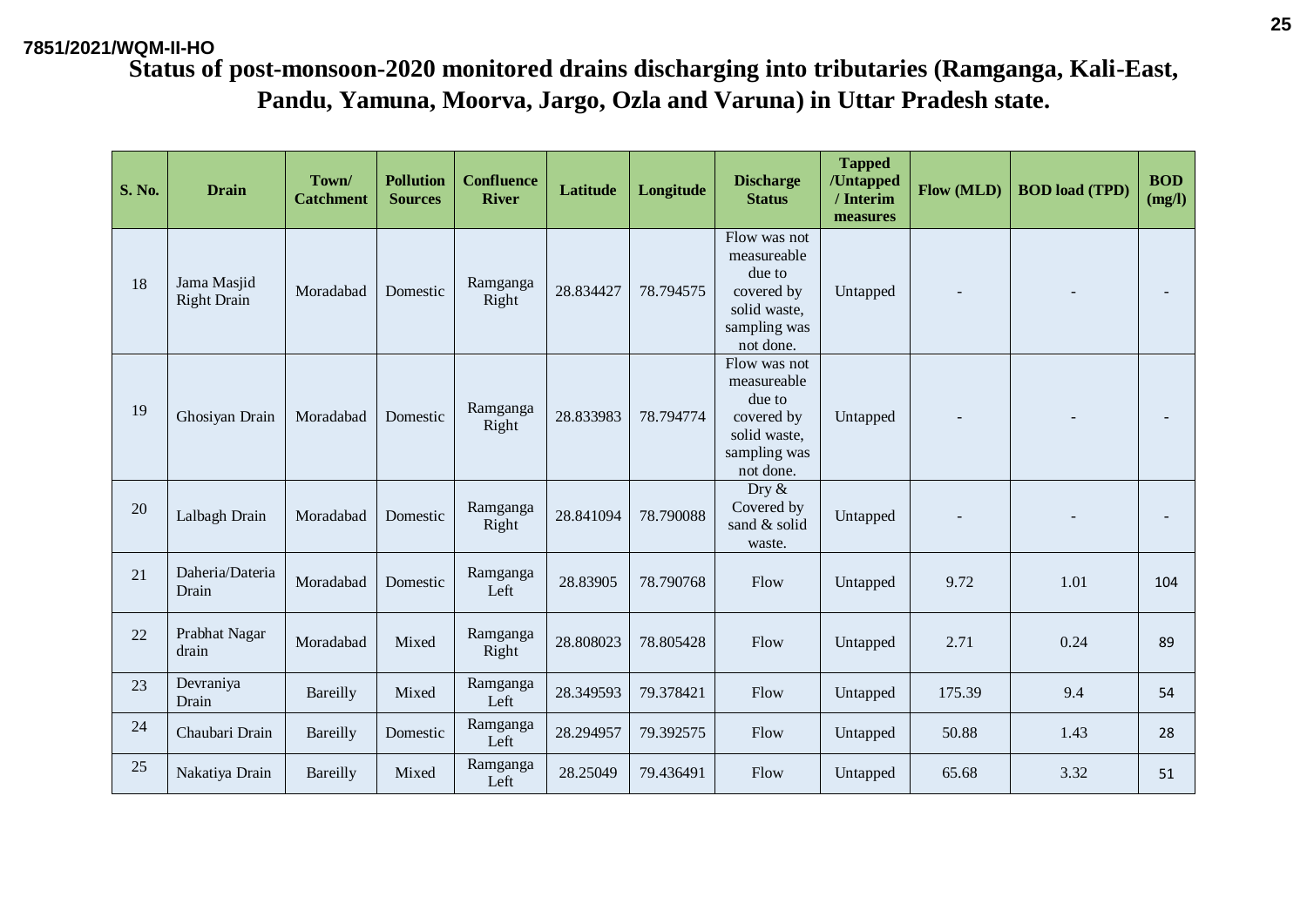| <b>S. No.</b> | <b>Drain</b>                     | Town/<br><b>Catchment</b>  | <b>Pollution</b><br><b>Sources</b> | <b>Confluence</b><br><b>River</b> | <b>Latitude</b> | Longitude | <b>Discharge</b><br><b>Status</b> | <b>Tapped</b><br>/Untapped<br>/ Interim<br>measures | Flow<br>(MLD) | <b>BOD</b> load<br>(TPD) | <b>BOD</b><br>(mg/l) |
|---------------|----------------------------------|----------------------------|------------------------------------|-----------------------------------|-----------------|-----------|-----------------------------------|-----------------------------------------------------|---------------|--------------------------|----------------------|
| 26            | Sugar Mill Nalla                 | Khatauli,<br>Muzaffarnagar | Mixed                              | Kali-East<br>Right                | 29.27827        | 77.787819 | Flow                              | Untapped                                            | 36.86         | 24.55                    | 666                  |
| 27            | Saini Drain                      | Meerut                     | Mixed                              | Kali-East<br>Left                 | 29.03856        | 77.783765 | Flow was<br>not<br>measurable.    | Untapped                                            |               |                          | 411                  |
| 28            | Abu Nallah-1                     | Meerut                     | Mixed                              | Kali-East<br>Right                | 28.97501        | 77.760206 | Flow                              | Untapped                                            | 87.09         | 9.06                     | 104                  |
| 29            | Abu Nallah-2                     | Meerut                     | Mixed                              | Kali-East<br>Right                | 28.93876        | 77.753751 | Flow                              | Untapped                                            | 207           | 20.7                     | 100                  |
| 30            | Slaughter<br>House/Odean Nallah  | Meerut                     | Mixed                              | Kali-East<br>Right                | 28.934286       | 77.747566 | Flow                              | Untapped                                            | 265           | 85.33                    | 322                  |
| 31            | Chhoiya Drain                    | Mawana                     | Mixed                              | Kali-East<br>Left                 | 28.712811       | 77.862755 | Flow                              | Untapped                                            | 17.28         | 1.45                     | 84                   |
| 32            | Hapur Drain                      | Hapur                      | Mixed                              | Kali-East<br>Right                | 28.642807       | 77.804867 | Flow                              | Untapped                                            | 34.56         | 3.91                     | 113                  |
| 33            | Hapur City Drain                 | Hapur                      | Domestic                           | Kali-East<br>Right                | 28.726122       | 77.83078  | Flow                              | Untapped                                            | 11.4          | 1.49                     | 131                  |
| 34            | Kadarabad Drain                  | Modinagar                  | Mixed                              | Kali-East<br>Right                | 28.635263       | 77.804861 | Flow                              | Untapped                                            | 55.29         | 6.52                     | 118                  |
| 35            | Gulaothi Drain                   | Gulaothi                   | Mixed                              | Kali-East<br>Right                | 28.591343       | 77.802933 | Flow                              | Untapped                                            | 22.03         | 3.79                     | 172                  |
| 36            | Maman Road<br>Nalla/Bulandshahar | Bulandshahar               | Mixed                              | Kali-East<br>Right                | 28.39265        | 77.863271 | Flow                              | Untapped                                            | 42.3          | 5.8                      | 137                  |
| 37            | <b>DM</b> Colony Drain           | Bulandshahar               | Domestic                           | Kali-East<br>Right                | 28.419859       | 77.851677 | Flow                              | Untapped                                            | 1.04          | 0.11                     | 102                  |
| 38            | Aadil Nalla                      | Bulandshahar               | Domestic                           | Kali-East<br>Right                | 28.39597        | 77.86248  | Flow was<br>not<br>measurable.    | Untapped                                            |               |                          | 249                  |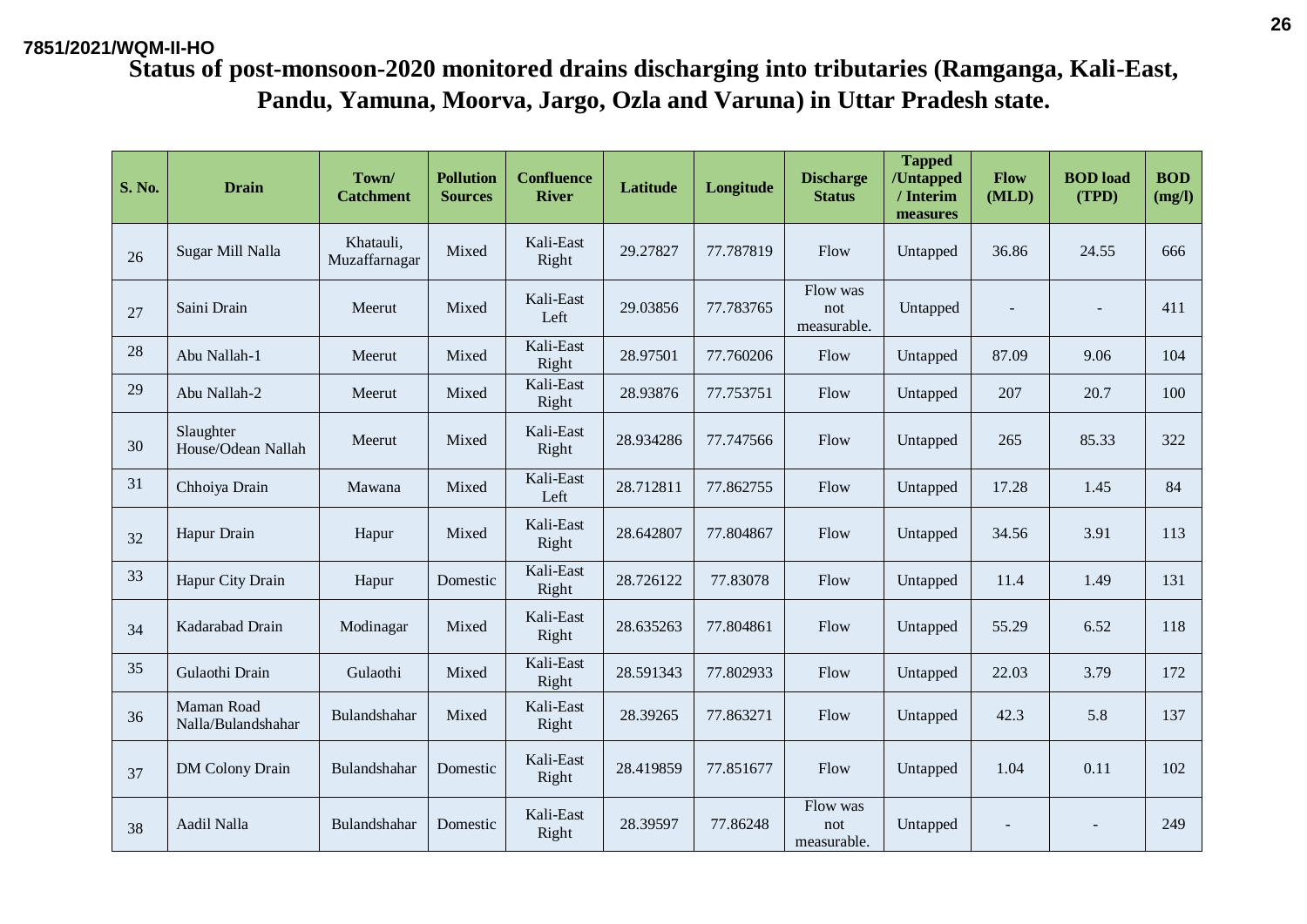| <b>S. No.</b> | <b>Drain</b>                     | Town/<br><b>Catchment</b> | <b>Pollution</b><br><b>Sources</b> | <b>Confluence</b><br><b>River</b> | Latitude  | Longitude | <b>Discharge</b><br><b>Status</b> | <b>Tapped</b><br>/Untapped<br>/ Interim<br>measures | Flow<br>(MLD) | <b>BOD</b> load<br>(TPD) | <b>BOD</b><br>(mg/l) |
|---------------|----------------------------------|---------------------------|------------------------------------|-----------------------------------|-----------|-----------|-----------------------------------|-----------------------------------------------------|---------------|--------------------------|----------------------|
| 39            | Chandbhari Road<br>Nala          | Bulandshahar              | Domestic                           | Kali-East<br>Right                | 28.400008 | 77.864733 | Flow                              | Untapped                                            | 10.26         | 7.7                      | 750                  |
| 40            | Cheel Ghat Drain                 | Bulandshahar              | Mixed                              | Kali-East<br>Left                 | 28.40021  | 77.867177 | Flow                              | Untapped                                            | 3.04          | 0.29                     | 96                   |
| 41            | Nashal Ghat Drain                | Bulandshahar              | Domestic                           | Kali-East<br>Right                | 28.404606 | 77.866216 | Flow                              | Untapped                                            | 4.67          | 1.78                     | 381                  |
| 42            | Kasai Bada/ Adil<br>Nagar        | Bulandshahar              | Domestic                           | Kali-East<br>Right                | 28.407412 | 77.861982 | Flow                              | Untapped                                            | 11.51         | 2.19                     | 190                  |
| 43            | Faisalabad/Bridge<br>Dhameda     | Bulandshahar              | Mixed                              | Kali-East<br>Left                 | 28.408724 | 77.86373  | Flow                              | Untapped                                            | 20.74         | 3.51                     | 169                  |
| 44            | <b>Behind Shanidev</b><br>Mandir | Bulandshahar              | Domestic                           | Kali-East<br>Right                | 28.409888 | 77.860818 | Flow                              | Untapped                                            | 5.25          | 0.46                     | 88                   |
| 45            | Devipura                         | Bulandshahar              | Domestic                           | Kali-East<br>Right                | 28.412453 | 77.85848  | Flow                              | Untapped                                            | 1.15          | 0.2                      | 172                  |
| 46            | Behind Chamunda<br>Mandir        | Bulandshahar              | Domestic                           | Kali-East<br>Right                | 28.417037 | 77.853365 | Flow                              | Untapped                                            | 3.34          | 0.25                     | 75                   |
| 47            | Neem Nala                        | Kasganja                  | Domestic                           | Kali-East<br>Left                 | 27.807538 | 78.543141 | Dry                               | Untapped                                            |               |                          | $\sim$               |
| 48            | Kasganj Drain                    | Amarpur                   | Domestic                           | Kali-East<br>Left                 | 27.796154 | 78.652609 | Flow                              | Untapped                                            | 54.34         | 3.37                     | 62                   |
| 49            | Patta Nala                       | Amarpur                   | Mixed                              | Kali-East<br>Right                | 27.07612  | 79.926321 | Flow                              | Untapped                                            | 340.6         | 8.48                     | 24.9                 |
| 50            | Adanga Nalla                     | Kannauj                   | Domestic                           | Kali-East<br>Right                | 27.063188 | 79.943975 | Flow                              | Untapped                                            | 60.5          | 1.04                     | 17.2                 |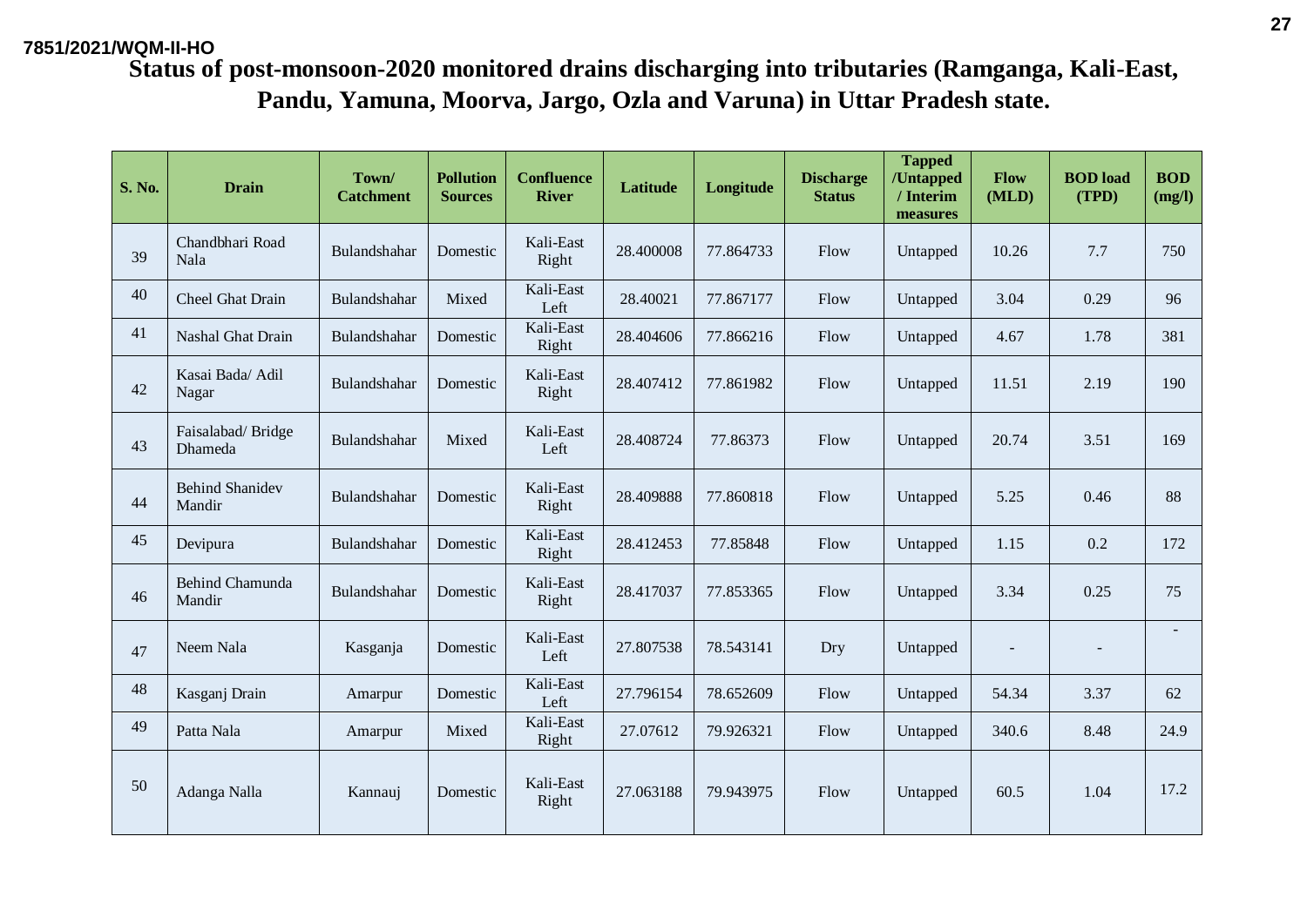**Status of post-monsoon-2020 monitored drains discharging into tributaries (Ramganga, Kali-East, Pandu, Yamuna, Moorva, Jargo, Ozla and Varuna) in Uttar Pradesh state.**

| <b>S. No.</b> | <b>Drain</b>                          | Town/<br><b>Catchment</b> | <b>Pollution</b><br><b>Sources</b> | <b>Confluence</b><br><b>River</b> | <b>Latitude</b> | Longitude  | <b>Discharge</b><br><b>Status</b> | <b>Tapped</b><br>/Untapped<br>/ Interim<br>measures | Flow<br>(MLD)            | <b>BOD</b> load<br>(TPD) | <b>BOD</b><br>(mg/l) |
|---------------|---------------------------------------|---------------------------|------------------------------------|-----------------------------------|-----------------|------------|-----------------------------------|-----------------------------------------------------|--------------------------|--------------------------|----------------------|
| 51            | Tammi Nalla                           | Kannauj                   | Domestic                           | Kali-East<br>Right                | 27.051327       | 79.930246  | Flow                              | Untapped                                            | 38.9                     | 1.72                     | 44.3                 |
| 52            | Panki TPP Drain                       | Kanpur                    | Mixed                              | Pandu Left                        | 26.4550210      | 80.2258220 | Flow                              | Untapped                                            | 17.24                    | 0.76                     | 44.3                 |
| 53            | <b>ICI</b> Drain-I                    | Kanpur                    | Mixed                              | Pandu Left                        | 26.4357030      | 80.2539850 | Flow                              | Untapped                                            | 25.4                     | 2.47                     | 97.5                 |
| 54            | Ganda Nalla                           | Kanpur                    | Domestic                           | Pandu Left                        | 26.4297860      | 80.2875640 | Flow                              | Untapped                                            | 66.02                    | 4.84                     | 73.3                 |
| 55            | <b>COD</b> Nalla                      | Kanpur                    | Mixed                              | Pandu Left                        | 26.2535400      | 80.2096400 |                                   | Tapped                                              | $\overline{\phantom{a}}$ | $\blacksquare$           |                      |
| 56            | Halwa Khanda Nalla                    | Kanpur                    | Domestic                           | Pandu Right                       | 26.4061900      | 80.2941620 | Flow                              | Untapped                                            | 57.6                     | 5.64                     | 98                   |
| 57            | Ratanpur Nalla                        | Kanpur                    | Mixed                              | Pandu Right                       | 26.4644650      | 80.2108460 | Flow                              | Untapped                                            | 13.82                    | 0.77                     | 56                   |
| 58            | Barbaspur Drain                       | Bhadohi                   | Domestic                           | Moorva                            | 25.36631        | 82.554207  | Flow                              | Untapped                                            | 3.38                     | 0.26                     | 76                   |
| 59            | Chauri Nala                           | Bhadohi                   | Mixed                              | Moorva                            | 25.22453        | 82.35439   | Flow                              | Untapped                                            | 2.63                     | 0.23                     | 88                   |
| 60            | Bharatpur Trimohani                   | Chunar                    | Domestic                           | Jargo                             | 25.121912       | 82.881941  | Flow                              | Untapped                                            | 3.63                     | 0.23                     | 64                   |
| 61            | Bharatpur Kabristan<br>Drain          | Mirzapur                  | Domestic                           | Jargo                             | 25.112681       | 82.8784    | Flow                              | Untapped                                            | 0.31                     | 0.024                    | 78                   |
| 62            | Saiddupur Drain                       | Mirzapur                  | Domestic                           | Jargo                             | 25.125398       | 82.88637   | Flow                              | Untapped                                            | 7.97                     | 0.63                     | 80                   |
| 63            | Pashuchikitsalaya<br>Drain            | Mirzapur                  | Domestic                           | Jargo                             | 25.129867       | 82.88652   | Flow                              | Untapped                                            | 0.89                     | 0.03                     | 42                   |
| 64            | Nagar Plika Drain                     | Mirzapur                  | Domestic                           | Jargo                             | 25.133344       | 82.89268   | Flow                              | Untapped                                            | 0.77                     | 0.03                     | 48                   |
| 65            | Pared Ground Drain                    | Mirzapur                  | Domestic                           | Jargo                             | 25.136121       | 82.89393   | Flow                              | Untapped                                            | 5.24                     | 0.39                     | 76                   |
| 66            | Tekur Nagar Drain-1                   | Mirzapur                  | Domestic                           | Jargo                             | 25.11832        | 82.88173   | Flow                              | Untapped                                            | 2.09                     | 0.12                     | 58                   |
| 67            | Tekur Nagar Drain -<br>$\overline{2}$ | Mirzapur                  | Domestic                           | Jargo                             | 25.11952        | 82.87601   | Flow                              | Untapped                                            | 2.59                     | 0.16                     | 62                   |